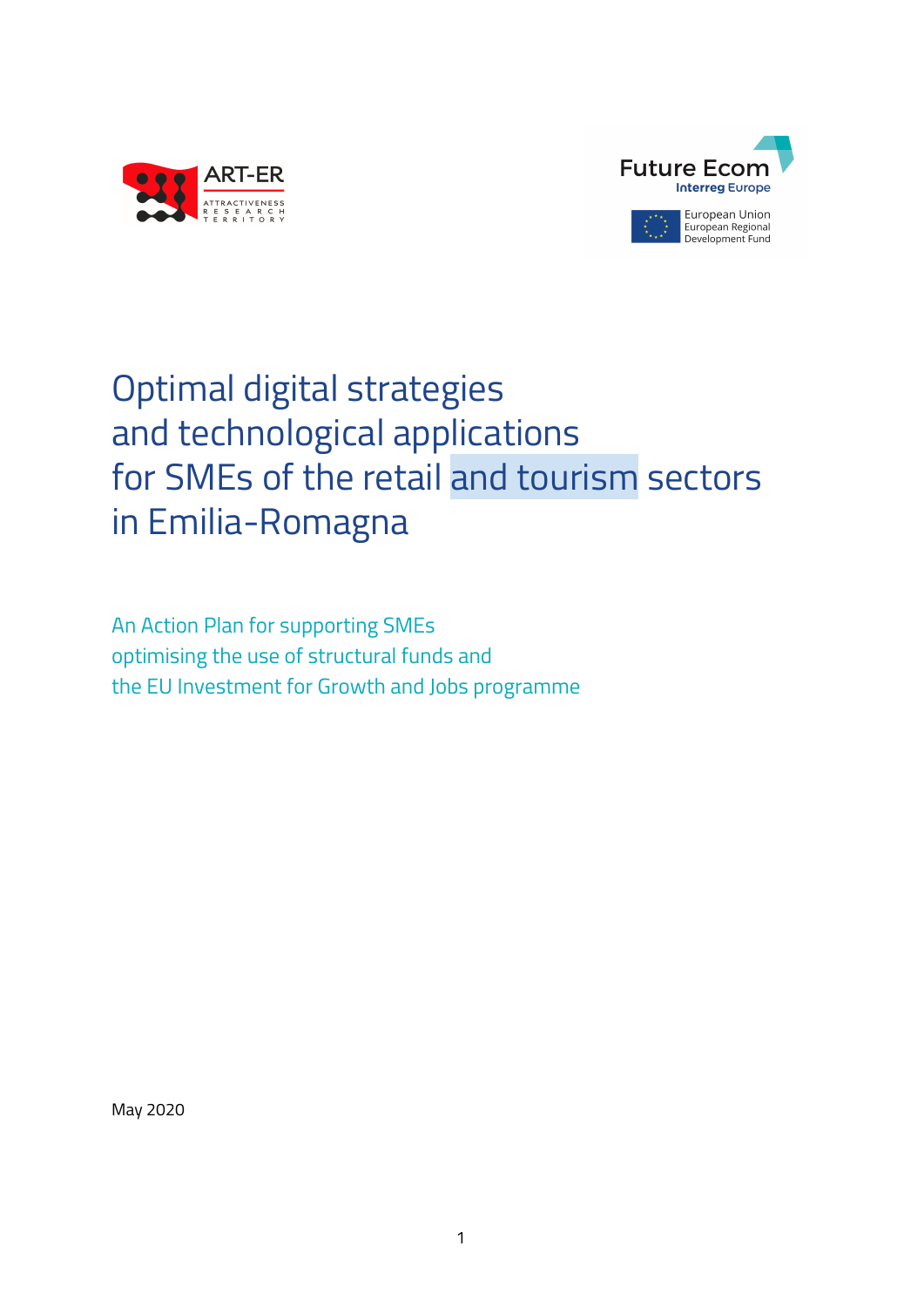| <b>This Action Plan, in short</b>                                                                            | 5  |
|--------------------------------------------------------------------------------------------------------------|----|
| How this Action Plan contributes to the policy context?                                                      | 7  |
| Why we focus on the retail sector                                                                            | 9  |
| A structured approach to systemic innovation                                                                 | 11 |
| Scenarios for digital strategies and COVID-19 situation                                                      | 13 |
| <b>Which actions will be implemented?</b>                                                                    | 15 |
| Reference model and structure of the action plan                                                             | 15 |
| What inspired us during the FUTURE ECOM common learning process?                                             | 16 |
| <b>ACTION 1: Improving financing measures supporting development and implementation of</b>                   |    |
| digital strategies by SMEs                                                                                   | 18 |
| 1. The background                                                                                            | 18 |
| 2. What inspired us during the interregional learning process?                                               | 18 |
| 2. How will the action be implemented?                                                                       | 19 |
| 3. Who will be involved?                                                                                     | 20 |
| 4. What timeframe for the action?                                                                            | 20 |
| 5. How many costs the implementation will imply and from which funding sources?                              | 21 |
| ACTION 2: provide knowledge and instruments for regional stakeholders supporting SMEs'<br>digital strategies | 22 |
| 1. The background                                                                                            | 22 |
| 2. What inspired us during the interregional learning process?                                               | 22 |
| 2. How the action will be implemented?                                                                       | 23 |
| 3. Who will be involved?                                                                                     | 24 |
| 4. What timeframe for the action?                                                                            | 24 |
| 5. How many costs the implementation will imply and from which funding sources?                              | 24 |
| <b>ACTION 3: building capacities of SMEs developing their digital strategies</b>                             | 25 |
| 1. The background                                                                                            | 25 |
| 2. What inspired us during the interregional learning process?                                               | 25 |
| 2. How will the action be implemented?                                                                       | 25 |
| 3. Who will be involved?                                                                                     | 26 |
| 4. What timeframe for the action?                                                                            | 26 |
| 5. How many costs the implementation will imply and from which funding sources?                              | 26 |
| <b>ACTION 4: testing and activating services for supporting SMEs' digital strategies</b>                     | 27 |
| 1. The background                                                                                            | 27 |
| 2. What inspired us during the interregional learning process?                                               | 27 |
| 2. How will the action be implemented?                                                                       | 27 |
| 3. Who will be involved?                                                                                     | 29 |
| 4. What timeframe for the action?                                                                            | 29 |
| 5. How many costs the implementation will imply and from which funding sources?                              | 29 |
| Monitoring the action plan and measuring results                                                             | 30 |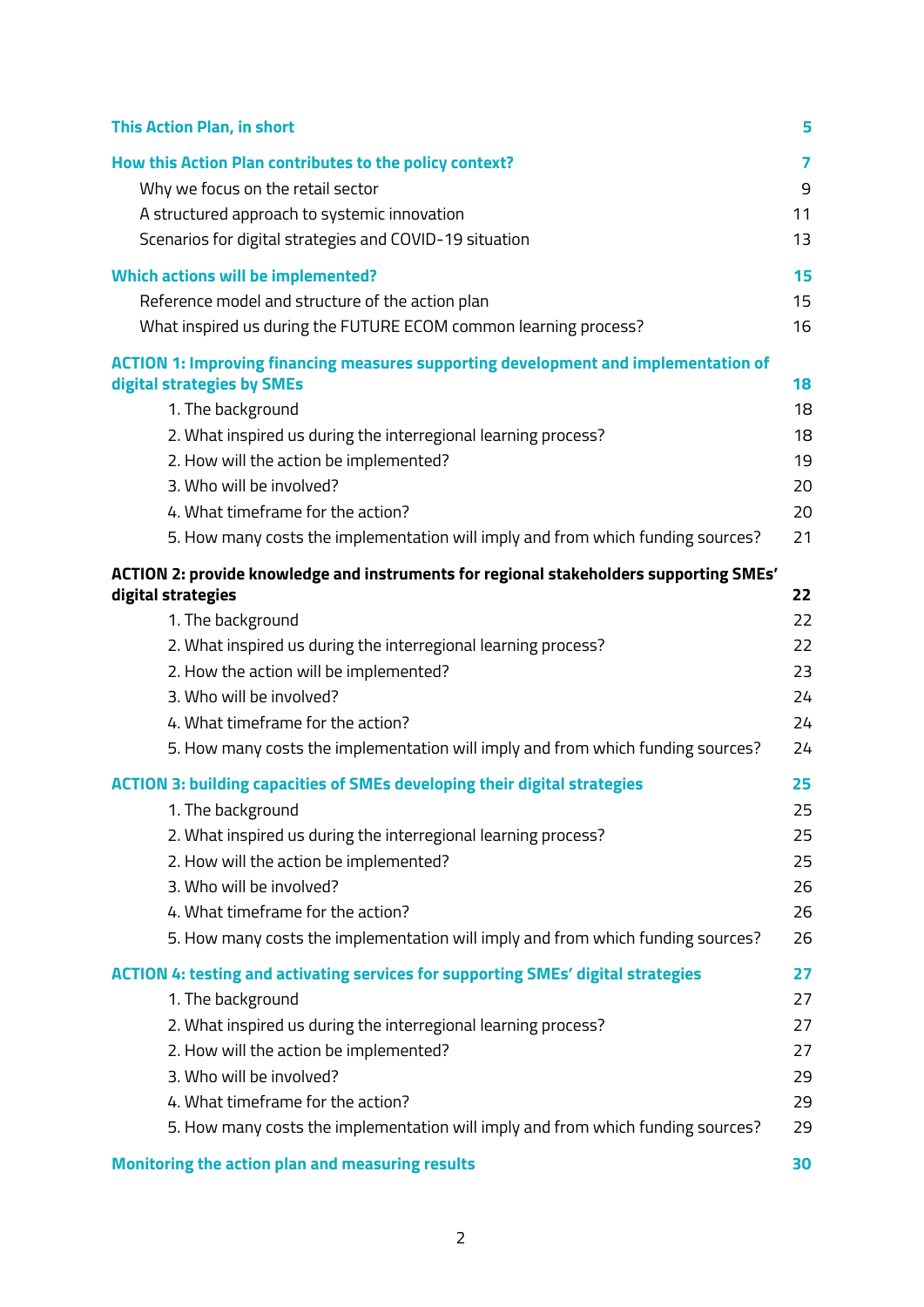### <span id="page-2-0"></span>**This Action Plan, in short**

This Action Plan has been prepared in the framework of Future Ecom [project](https://www.interregeurope.eu/future-ecom/) by [ART-ER](https://en.art-er.it/) [Attractiveness](https://en.art-er.it/) Research Territory, the Emilia-Romagna regional agency for innovation and economic development. ART-ER is an in-house agency of the [Emilia-Romagna](https://www.regione.emilia-romagna.it/) Region, in Italy, and is partner organization of the Future Ecom partnership. Future Ecom is financed by the Interreg Europe 2014-20 [programme](https://www.interregeurope.eu/), within specific objective 2.1. "Improving SMEs competitiveness policies".

It aims at describing the actions which will be developed, implemented, monitored and evaluated in Emilia-Romagna during the second part of the Future Ecom project in order to improve the effectiveness and the exploiting of the european funds connected with European Regional Development Fund (ERDF), and in specific the effectiveness of specific measures included in the Emilia-Romagna ERDF Regional Operational Programme (ERDF ROP) focused on or including the support to the adoption of digital technologies or digital services by SMEs as a fundamental. key factor for assuring their competitiveness in the short, medium and long term. This action plan is composed by different actions addressed to different regional actors (including, directly, SMEs) in order to develop a kind of structured approach able to support a systemic innovation within the regional context. Moreover, this action plan apply specifically to the retail regional sector, being recognized this latter as a suitable environment for testing and implement such a structured approach which will be possibly applied also to other sectors such as tourism or industry.

This Action Plan was prepared with the collaboration of the main regional stakeholders actively involved in the project development and composing the Local Stakeholder Group of Future Ecom in Emilia-Romagna

- Emilia-Romagna Region, General Direction for knowledge, labour and enterprise economy
- Confcommercio Emilia-Romagna
- Confesercenti Emilia-Romagna
- Legacoop Emilia-Romagna
- University of Parma

Many other public and private actors participated in the works of the LSG and in the preparation of this action plan. Among them:

- Managers and officers of the Emilia-Romagna Region, Dept for qualification of enterprises
- Managers and officers of the Emilia-Romagna Region, Dept for tourism, retail and sport
- Managers of the EROI platform
- Managers of the KICK-ER platform
- Liberex srl
- GFT Srl

Moreover, this action plan was prepared also with the technical support of Iscom Group Srl.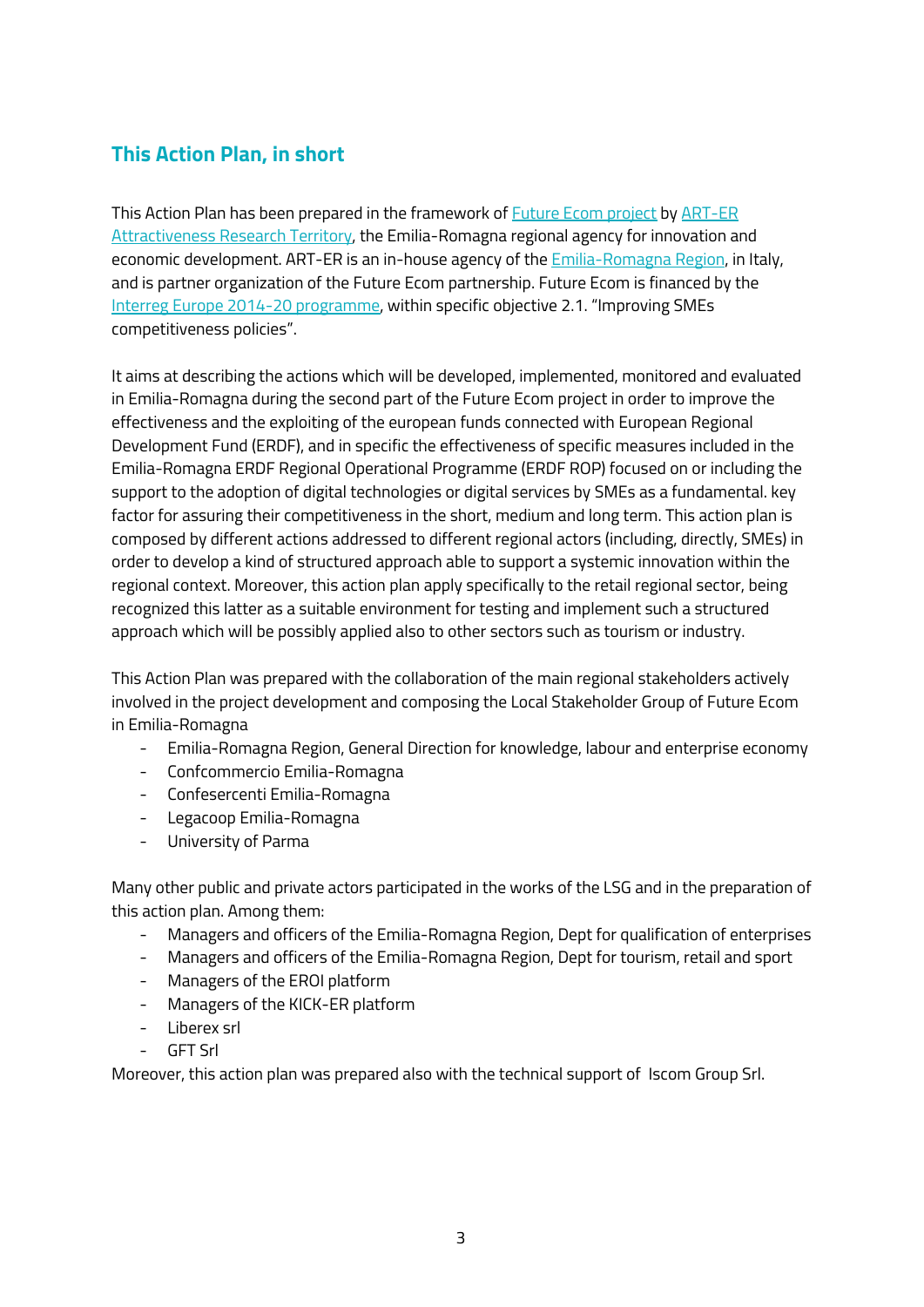For more information about this action plan and Future Ecom activities in Emilia-Romagna, please contact the following ART-ER contact persons:

- Enrico Cancila, Head of the Economic Development and Environment Unit, [enrico.cancila@art-er.it,](mailto:enrico.cancila@art-er.it) tel. 0039 051 6450449
- Fabrizio Tollari, project manager, [fabrizio.tollari@art-er.it](mailto:fabrizio.tollari@art-er.it), tel. 0039 051 6450474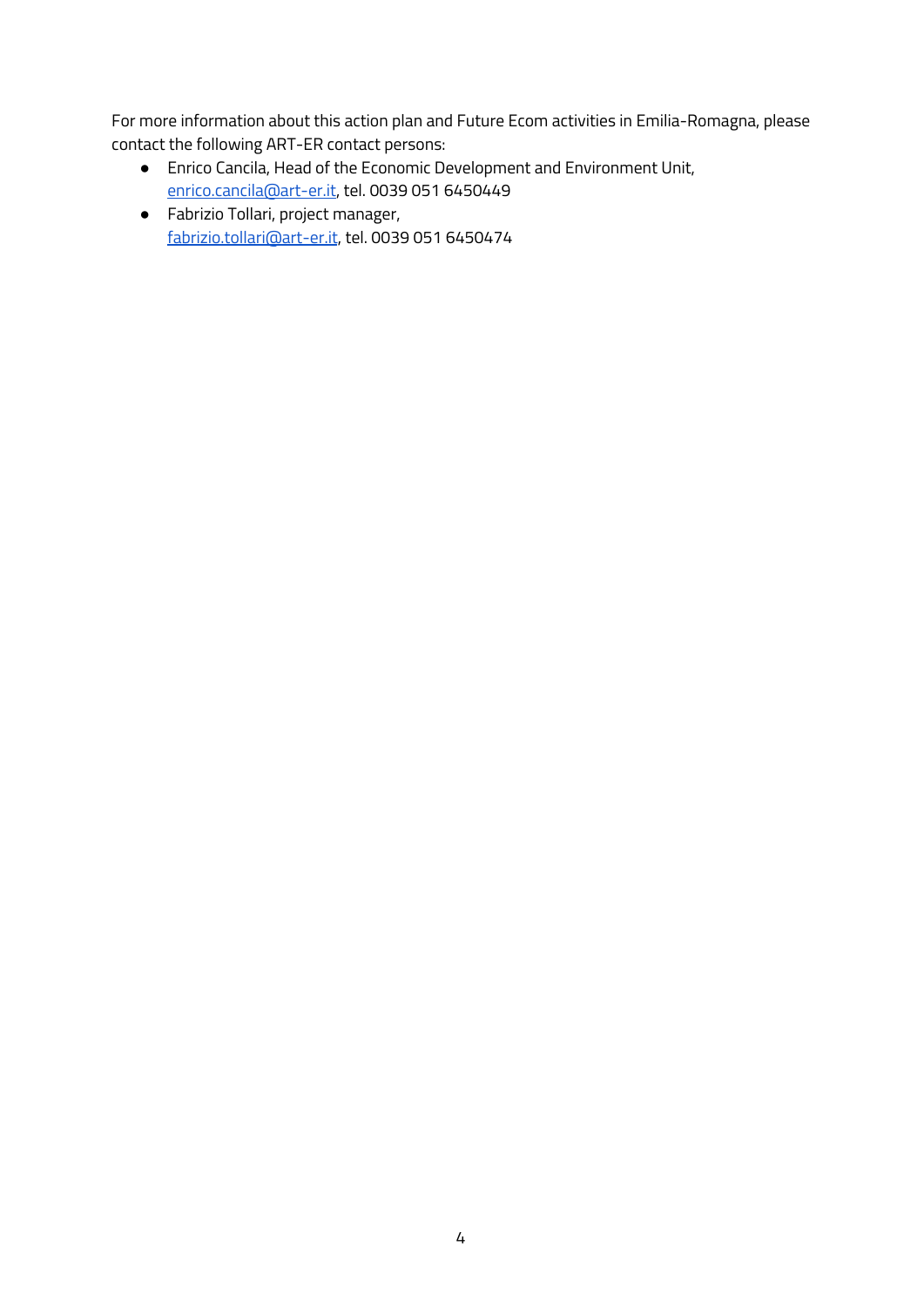### <span id="page-4-0"></span>**How this Action Plan contributes to the policy context?**

The Action Plan aims to impact on the EU Investment for Growth and Jobs programme, by the means of improving the Emilia-romagna ERDF ROP 2014-2020 financed through the European Regional Development Fund. In specific, it aims at improving the implementation of the Axis 3 "Production system competitiveness and attractiveness" of the ERDF ROP.

In order to increase competitiveness and attractiveness, Axis 3 focuses on supporting the growth of productive investments, on the internationalization of companies, on the creation of new businesses, promoting, among other things, direct incentives and support interventions for access to credit. The resources allocated to the Axis amount to € 120,473,818.

Specific objectives of the Axis 3 are:

- Creation and consolidation of micro, small and medium-sized enterprises
- Support for the introduction and effective use of ICT tools in SMEs
- Qualification and innovation of entrepreneurial activities in areas with a greater tourist vocation and growth opportunities in the cultural and creative supply chains
- Relaunch of the investment system's propensity to invest
- Support of internationalization paths
- Improvement of access to credit, through guarantee intercessions, for growth, diversification and internationalization projects

Therefore, a specific objective of Axis 3 is devoted to support the adoption of digital technologies and services by SMEs. Specific actions of Axis 3 are focused on this objective.

Action 3.5.2 "Support to ICT solutions in the production processes of SMEs, consistently with the smart specialization strategy, with particular reference to: trade electronics, cloud computing, digital manufacturing and IT security" aims at encouraging the introduction and effective use in SMEs of ICT tools in the form of advanced services and solutions. It has the objective of spreading the use of advanced ICT tools, in particular reference to the strategic aspects of the company in the areas of marketing and distribution, design and construction of production networks, internal management, through processes of process engineering and application customization, and integration of measures activated at national level. Finally, it aims at supporting SMEs projects with high impact on their organization thus promoting in an effective way innovation related to products, processes, business and networking management, having SMEs skills and technological knowledge as an important basic starting point.

All other specific actions included in Axis 3 assume the capability of SMEs to adopt digital technologies as a very important instrument for assuring their competitiveness through improving effectiveness and automation of production processes, accessing financial resources, and expanding the business to new international markets.

Therefore, action 3.5.2 and more in general Axis 3 can be considered as the reference policy instrument for this action plan. In general, Axis 3 of the Emilia-Romagna ERDF Regional Operational Programme 2014-20 aims at promoting the implementation of advanced ICT tools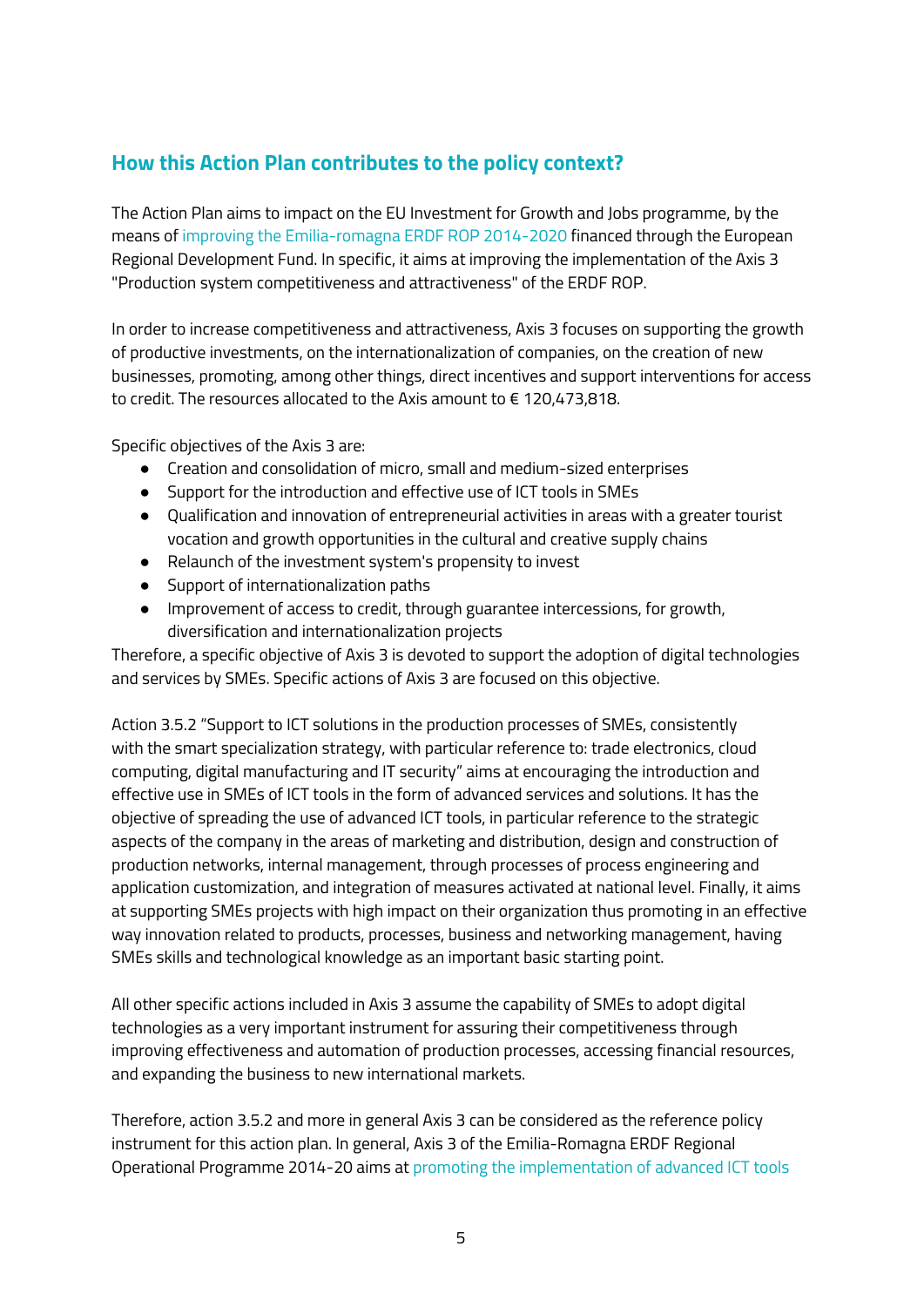within strategic aspects of local SMEs. Furthermore, the aim is to support commercialisation and distribution as well as designing and establishing manufacturing networks. The action supports corporate initiatives for implementing new processes or product innovations as well as innovative initiatives within management or changes in the organisation as a whole.

How do we envisage the improvement of this policy instrument? The main objective is to increase the number of active enterprises in the Region (also by promoting startups), obtaining at the same time a stronger competitiveness of existing enterprises also through the application of advanced ICT instruments. ICT technologies applications and related production models along the supply chain have to be a very important driver for change and increase of SMEs competitiveness, within all the different kinds of most relevant supply chains at regional level. Among them, productions that are leader at global level thanks to product innovation (i.e. ceramic tiles), productions that are very high quality and traditional (i.e. food) and need improvement in product placing or customization, productions (i.e. mechanics) with very strong connections along the supply chain (i.e. in the design phase). On the other side, regional SMEs have very high potential for ICTs based process and product improvements, design and distribution. For instance, 96% of enterprises use (mobile or fixed) broadband (compared to 94% UE), 40% buy online through web or EDI systems (compared to 38% UE). 10,2 % sell online through web or EDI systems (compared to 18% UE). There is a need for knowledge that strengthens supply chains and/or clusters in specific fields such as use of e-procurement or e-commerce platforms, reengineering of processes, new or innovative commercial and marketing strategies of SME´s. Future Ecom will contribute to the above.

Moreover, this issue is linked to the Emilia-Romagna regional innovation strategy for smart specialisation (RIS3). In specific, the RIS3 strategy of Emilia-Romagna Region has identified the strategic potentials of the region to be supported (among other things) by empowerment of the SMEs within ICT and ICT applications. The regional government is updating a reference monitoring scheme for the RIS3 strategy in collaboration with ART-ER that includes indicators for specialisation, transition, output and results.

What would be the concrete impact on these instruments? In specific, how the implementation of these actions will lead to a change in the Programme? And how the programme will be improved? This action plan is based on a model for systemic innovation including the role of the Regional government (who manages the policy instrument through a dedicated managing authority and the technical competencies of specific departments). ART-ER, who coordinates the implementation of this action plan, will work directly with the regional government competent departments (through action 1) in order to introduce practical improvements within the financing programmes for SMEs activated with ERDF ROP 2014-2020 resources. In specific, the work will be done directly on the provisions for the public calls for projects that are published by the managing authority, in order to optimize accessibility for SMEs and outcomes of the projects financed. Participation and outcomes of the calls for projects will be analysed will provide indications for further improvements in the future. A direct change in the more operational tools for the implementation of ERDF ROP will be activated.

Other actions (actions 2, 3, 4) will be for implementing the systemic approach and will provide tools for knowledge and information, training and introduction of effective innovation targeted to regional stakeholders who supporto SMEs innovation and the SMEs themselves. These actions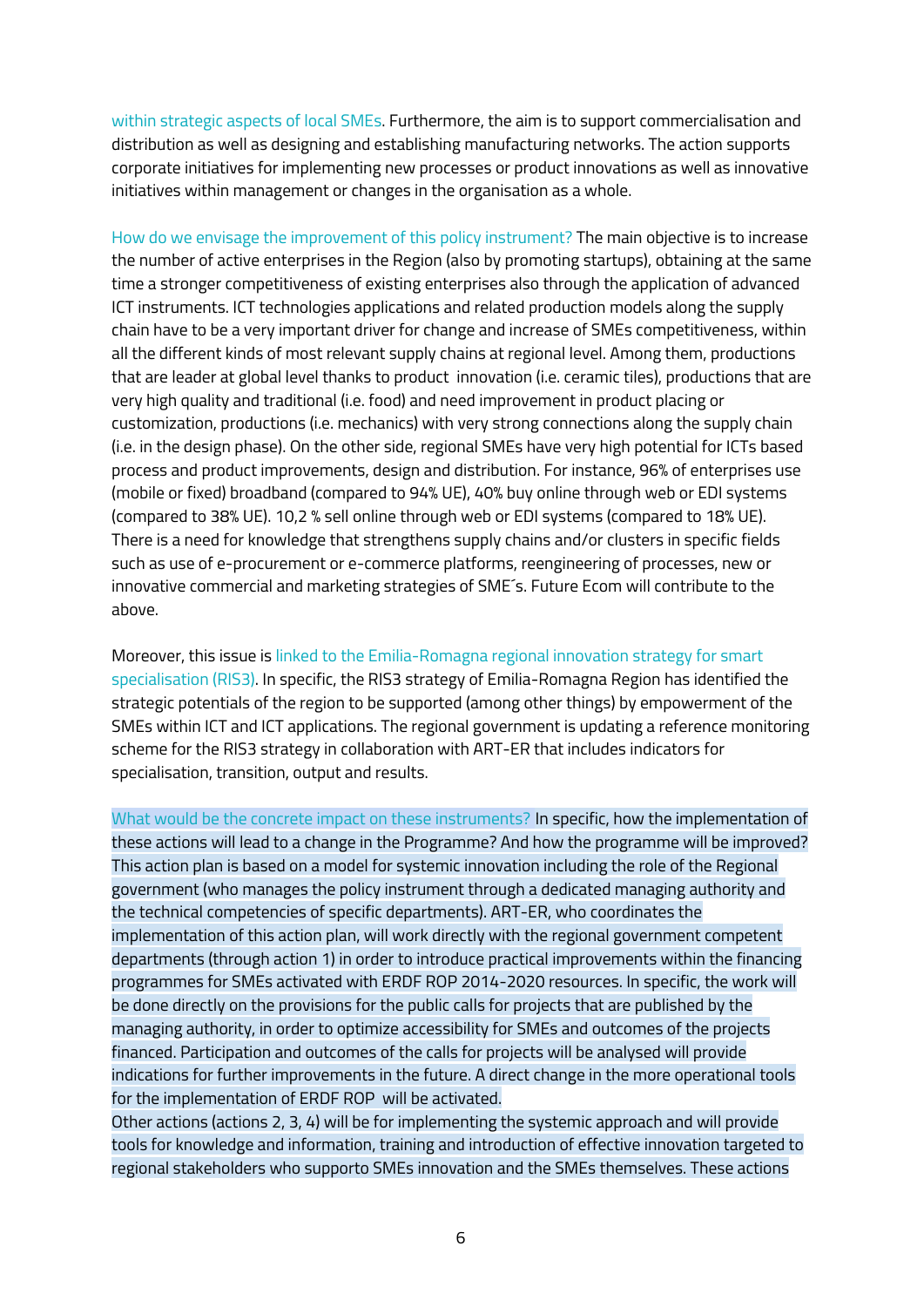will indirectly support accessibility and best exploitation of the financing programmes activated by ERDF ROP.

What about the policy instruments which will be enabled for the future programming period (next operational programmes  $2021 - 2027$ ? In specific: how we and relevant stakeholders are going to impact these programmes and what exactly you intend to do? What would be the concrete impact on the content of the programme? And how are we going to influence the drafting of the Operational Programme? Currently $^{\text{\tiny{\textsf{1}}}}$ , at regional level final operations of the ERDF ROP 2014-2020 are in progress and the process for drafting the new ERDF ROP 2021-2027 is expected to start in a short time. The preparation of the new operational programme is a structured and complex process, dealing with competencies of the entire regional administration organizational structure, specific requirements defined at EU level and a dialogue with the same EU commission competent departments. According to the timing of the preparation process, the work directly experienced on the current financing programmes through this action plan will provide recommendations for defining objectives and priorities within the new programme as well as approaches and measures of the new financing operational tools. ART-ER, as a permanent technical in house agency of the regional government will provide in a continual way technical assistance to the regional administration and will use outputs from this action plan as reference tools. With the same outputs, the regional stakeholders involved in this action plan (i.e. business associations) will be able to dialogue with the regional administration and support SMEs competitiveness. Universities, technical agencies, centres of competences, experts, will use the same outputs as reference tools for integrate their activities within the regional innovation ecosystem.

### <span id="page-6-0"></span>Why we focus on the retail and tourism sectors

The action plan developed within Future Ecom in Emilia-romagna focuses on the retail and tourism sectors, therefore in includes a number of actions devoted to promote the capability of SMEs of these sectors to think, develop and implement short and long term digital strategies, and integrate within their supply chain the opportunities offered by digital platforms and digital applications, both related to in store applications and back end.

In Emilia-Romagna the retail and tourism sectors are certainly the most suitable economic sectors for testing and consolidating a structured approach for promoting a systemic innovation based on digital technologies and services. According to results and evaluations about the Future Ecom action plan, the same structured approach will be possibly applied also to other economic sectors, such as services, or the manufacturing sectors.

According to discussions held in the regional Local Supporting Group activated within Future Ecom, the issue of assuring the capability of SMEs to innovate and, even more, to develop a strategic view about innovation, digital technologies and digitalization of their processes plays a central role regarding the present and future competitiveness (if not even the survival) of the businesses. It is quite difficult for SMEs and entrepreneurs of the retail sector to innovate their

 $1$  May 2020.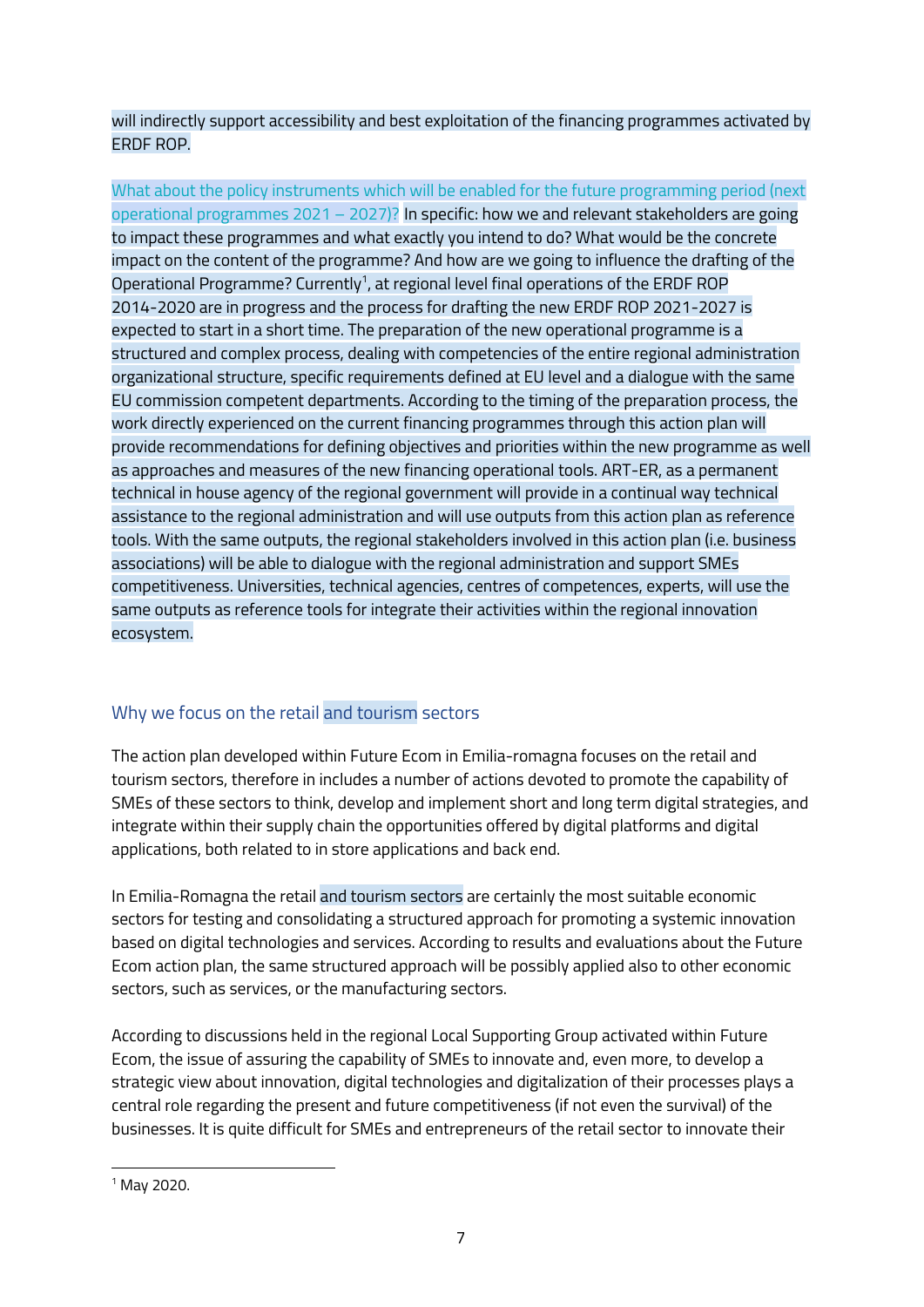business, and all stakeholders agree that innovation and a strategic vision about innovation in the retail sectors has the digital technologies and services as one of the most important enabling factors.

On the other hand, the regional systems supporting SMEs respectively of the retail sector adn the tourism sector are quite complete, including policy instruments, institutional bodies and actors, availability of technical competencies, dedicated services. In specific:

- ERDF ROP, our reference policy instruments, includes **specific actions focusing on the support to digital innovation and competitiveness which are fully applicable by SMEs of the retail sector or the tourism sector**. Moreover, the ERDF regional managing authority dedicated specific financing programmes or calls to the retail sector and the exploiting of digital opportunities, first of all digital services of digital technologies (in store or back end related) in the last few years.
- The regional government established **specific institutional bodies and funds in order to support the regional system connected with the retail sector.** In specific the Emilia-Romagna Regional law 14/1999 establishes objectives, working modalities and composition of the Regional [observatory](https://imprese.regione.emilia-romagna.it/commercio/temi/osservatorio-commercio) of retail and commerce. The observatory works through dedicated bodies (conference of stakeholders, technical committee) and with the technical support by ART-ER. The observatory prepares, discuss with local stakeholders and publish statistical reports, economical analysis and scenarios about retail in Emilia-Romagna and feed innovation processes through analysis and surveys, especially in specific areas, such as: ecommerce and digital technologies, urban districts and urban regeneration, networks of enterprises, sustainability of retail. With similar purposes the Regional law 7/1998 established the Regional [observatory](https://imprese.regione.emilia-romagna.it/turismo/temi/osservatorio-regionale-sul-turismo) about the tourism sector.
- **Different kinds of regional stakeholders focus on the retail sector and provide support to SMEs**. First of all retail business associations provide institutional and technical support and service to SMEs of the retail sector, and promote (both in a general way and through dedicated offices of technical services) the competitiveness of the businesses. Other business associations support both retail and industrial organizations, according to their constitutional nature (i.e. cooperatives). Regional agencies (i.e. ART-ER) provide permanent assistance to the regional government for developing measures and financing programmes for retail, and directly develop innovation competence centres or services through digital platforms (including centres of competence or technological laboratories or clusters dedicated to the services innovation). The same situation is for the tourism sector.
- Many **services based on digital platforms** (applicable by SMEs of the retail sector as well the tourism sector) have been activated in the last few years and provide useful kinds of support for promoting innovation processes, funding, opportunities for business development.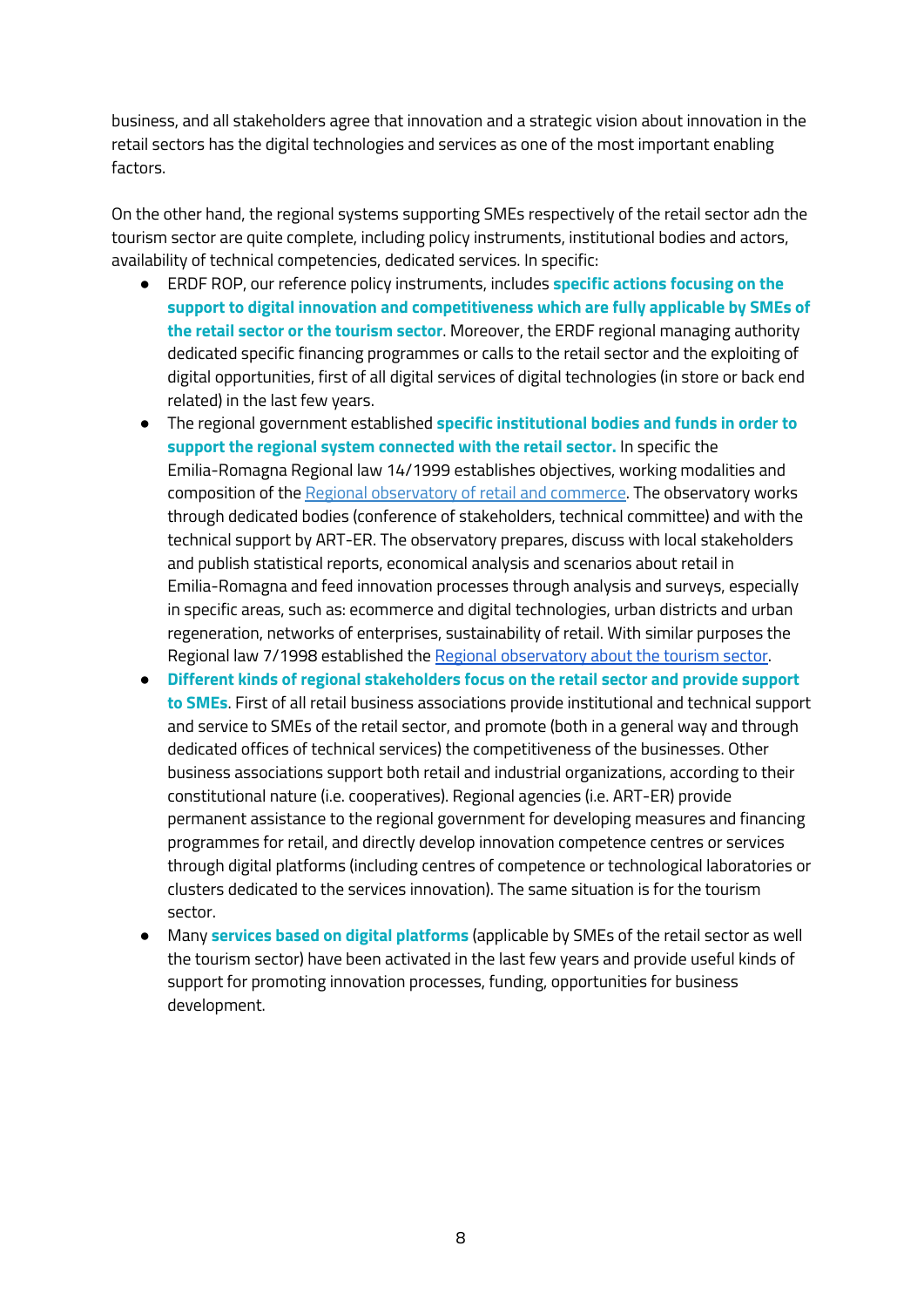#### Focus on the retail sector

 $\overline{4}$ 

Future Ecom action plan is focused on the retail sector. It aims at testing a model for promoting digital strategies of SMEs and digital B2B platforms that will can be applied also to industrial or tourism sector. Retail has very good conditions (i.e. policy measures, network of regional stakeholders) for working as a pilot sector

#### **Reference policy actions**

Axis 3 focus on "Production system competitiveness and attractiveness" of the ERDF ROP. Action 3 of the Emilia-Romagna FRDF ROP 2014-20 aims at promoting the implementation of advanced ICT tools within strategic aspects of local SMEs.

#### Retail and the digital issue 5

Innovation related to digital technologies, e-commerce and omnichannel strategies are a key issue for competitiveness of retail enterprises of different typologies and locations in Emilia-Romagna



This issue is linked to the Emilia-Ro magna regional innovation strategy for smart specialisation (RIS3). RIS3 strategy of Emilia-Romagna Region has identified the strategic potentials of the region to be (among other things) empowerment of the SMEs within ICT and ICT applications.

#### The regional policy instrument

The Action Plan aims to impact on the EU Investment for Growth and Jobs programme, by the means of improving the Emilia-Romagna ERDF Regional Operational<br>Programme 2014-2020 financed through the European Regional Development Fund.  $\overline{\phantom{0}}$ 

### <span id="page-8-0"></span>A structured approach to systemic innovation

According to the conditions of the retail sector, this action plan is devoted to developing a kind of **structured approach** for promoting digital strategies and supporting innovation of SME of the retail sector through forms of **systemic innovation**.

Promoting a systemic innovation is fundamental for assuring an increased capability of the SMEs of the retail sector to adopt digital technologies and exploit B2B digital platforms and connected services, as well as develop an overall short-to-long term digital strategy for their business including all their supply chain.

The entire regional system should grow:

- SMEs should be able to develop a strategic vision about digital instruments, and be aware of the opportunities offered by them, and thus be able to exploit the best opportunities offered by the regional government and by the availability of financing programmes activated through the ERDF ROP and thus supported by ERDF resources.
- The regional government should have available the needed knowledge and technical analysis to improve effectiveness of regional financing programmes and develop recommendations for the next calls of the ERDF ROP 2014-220 as well as for the future ERDF ROP 2021-2027.
- The retail business associations should increase their capability to address associated SMEs towards the application to the regional and other financing programmes and the exploiting at the best of opportunities for financing investments in digital technologies and products/process innovation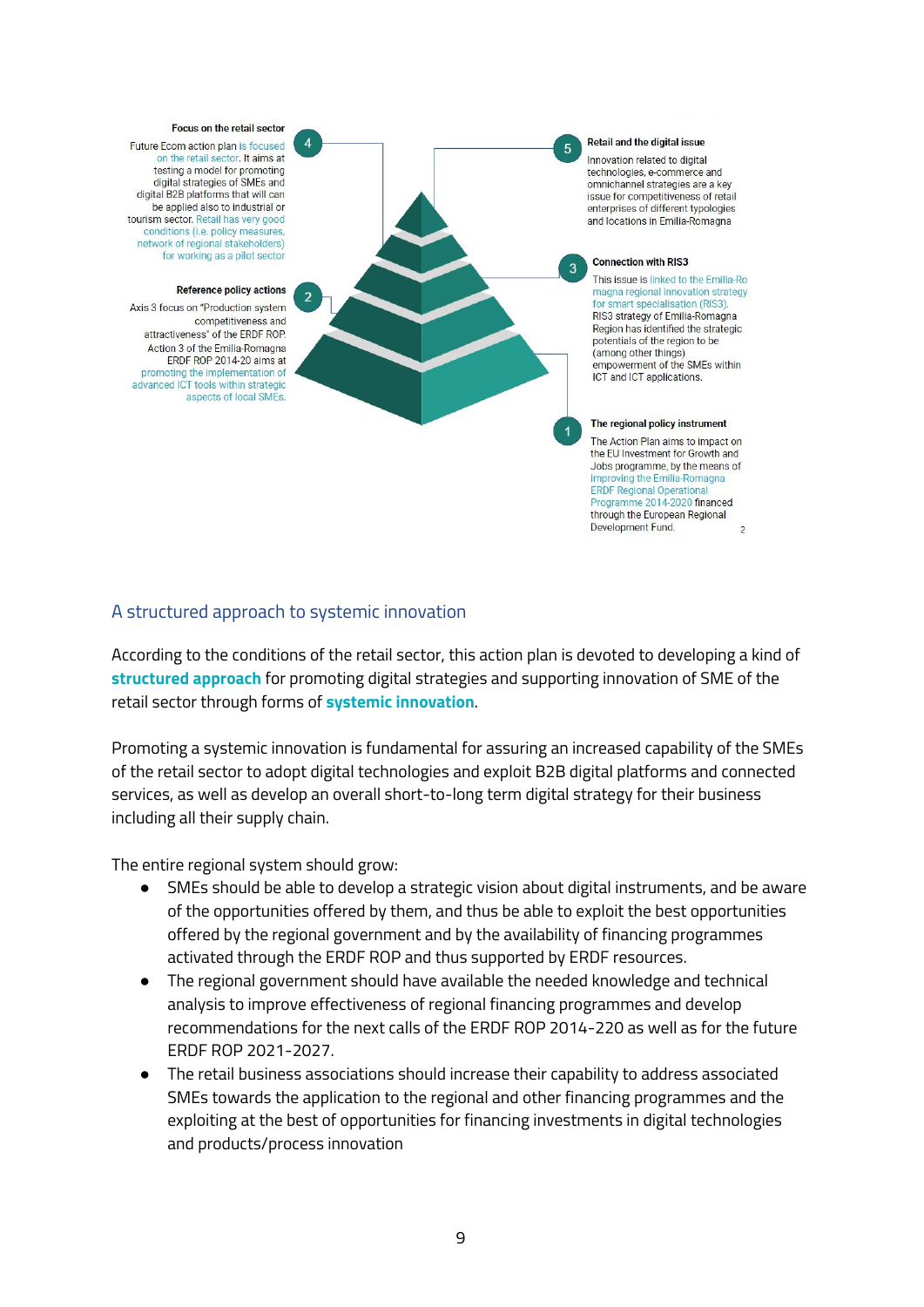● public and private providers of services should have a clear awareness of the SMEs' needs as well as of the general context, including public policy objectives, in which SMEs, available financial support programmes, SMEs' reference stakeholders are working in.

For this reason, the Future Ecom action plan in Emilia-Romagna aims at developing 4 different kinds of actions:

- 1) actions directly aimed at improving effectiveness of the reference policy instrument and connected regional financing programmes or calls. This kind of action will imply working directly with the regional government competent departments.
- 2) actions aimed at providing knowledge and instruments available to regional stakeholders (i.e. retail business associations") whose activity is aimed at helping SMEs for optimizing their application to the policy instrument. This action will be based on the competences of and implemented in collaboration with the regional observatory of retail and commerce.
- 3) actions of capacity building aimed at supporting directly the awareness and competencies of SMEs, needed both to develop their digital strategies and to be conscious of the opportunities offered by technological applications and services available. This action will be composed by training activities developed with experts and addressed directly to entrepreneurs and managers of SMEs, in collaboration with retail business associations
- 4) actions for collaborating with providers of digital services and managers of digital platforms in order to address their activity, identify connections with public policy objectives and monitor the results and outcomes of innovative services proposals towards SMEs which will support the visions of entrepreneurs and their capability to find financial resources and think of new business models. This action will be performed and monitored in collaboration with providers of innovative public and private services through digital platforms.



# policy instrument

Improvement of the policy instruments, actions and related financing programmes addressed to SMEs

Provide knowledge and instruments for regional stakeholders (i.e. retail business associations) helping **SMEs optimising** applications to the policy instrument

**stakeholders** 

## **SMEs of the** retail sector

Activate and improve capabilities of SMEs and entrepreneurs of the retail sector developing their digital strategies with the support of regional stakeholders and applying to the policy instrument

# digital platforms

Test, monitor and support the effectiveness of public and private services for SMEs supporting the implementation of their digital strategies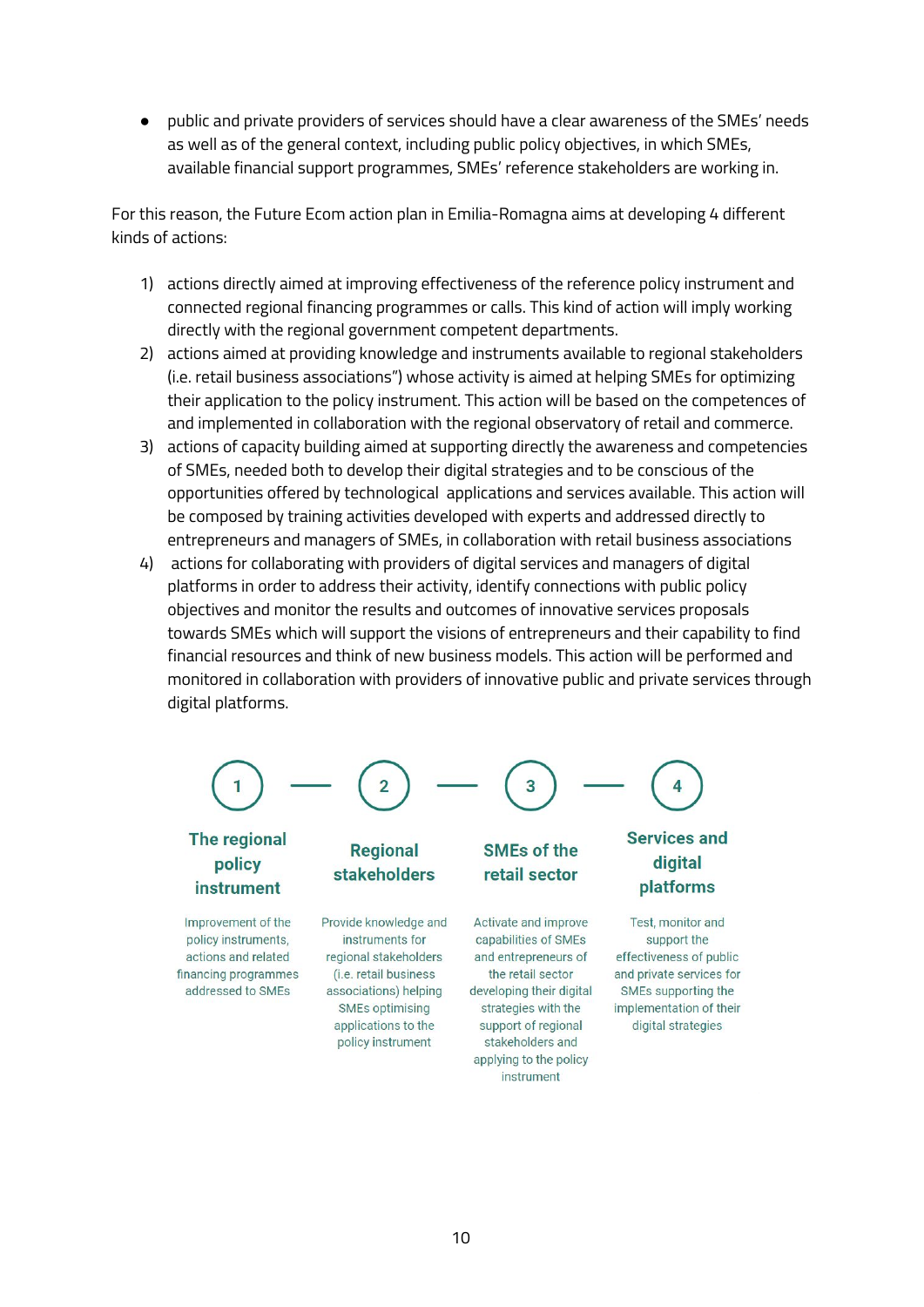### <span id="page-10-0"></span>Scenarios for digital strategies and COVID-19 situation

All the action composing the action plan will be implemented the need to take into consideration different time horizons SMEs should have as a reference developing their digital strategies, implying different purposes for their investments.

In the short and very short term (next 6-8 months?), SMEs should have a clear idea of what are the critical points that should be managed urgently because they affect the capability to sell, attract customers, develop the business or survive to competition or to other issues (f.i. the general economic situation). What technologies or services the retailer should adopt in order to adequate their processes to the needs of the customers (i.e. logistics, electronic payments). Which investment should be considered as a priority.

In the short to medium term (next 2-3 years), SME should be aware about the most important investments should be developed and what changes should be made in the corporate processes in order to ensure competitiveness and sustainability of the business as influenced by the rapid changes in the reference context (i.e. the urban context where the enterprise operates or the reference merceological sector). What innovations could be part of a corporate strategy and how to express and optimize the outcomes of their innovation capabilities.

In the medium to long term, the SME should follow a strategic vision coherent with macro-trends related to the reference sector and changes expected to take place in the reference market or urban context, and support it with coherent investment in digital technologies, but also with a coherent positioning within networks, clusters, relations. For example, having clear how much e-commerce practices or a proper omnichannel strategy will train the business, or how some characteristics of the business (i.e. the environmental sustainability) will be essential for competition, and how digital technologies will be important to drive this characteristics of practices.

The issues the SMEs of the retail sector and the tourism sector have to face related to these 3 different scenarios have been dramatically influenced by the events of the last months (writing at July 2020) and the COVID-19 situation. The vision about the short, medium and long term competitiveness of the business the retailer needs to develop is strongly (or even essentially) related to the impacts the COVID-19 had, is having or will have in the next future on their business. Moreover, often the need for the entrepreneurs is to assure the survival (more than the competitiveness) of their business.

The questions related to the three scenarios are therefore strongly influenced by the current situation:

- In the short and very short term: Did my business survive to the lockdown period? What do I need to assure and re-launch my retail activity during the recovery and still-restrictions phase? How should I adequate corporate processes in order to fit and perform with sanitary rules, restrictions, changed customer needs and habits?
- In the short to medium term: Covid situation is defining a shift in the need and opportunities for using digital technologies and platforms within my organization and my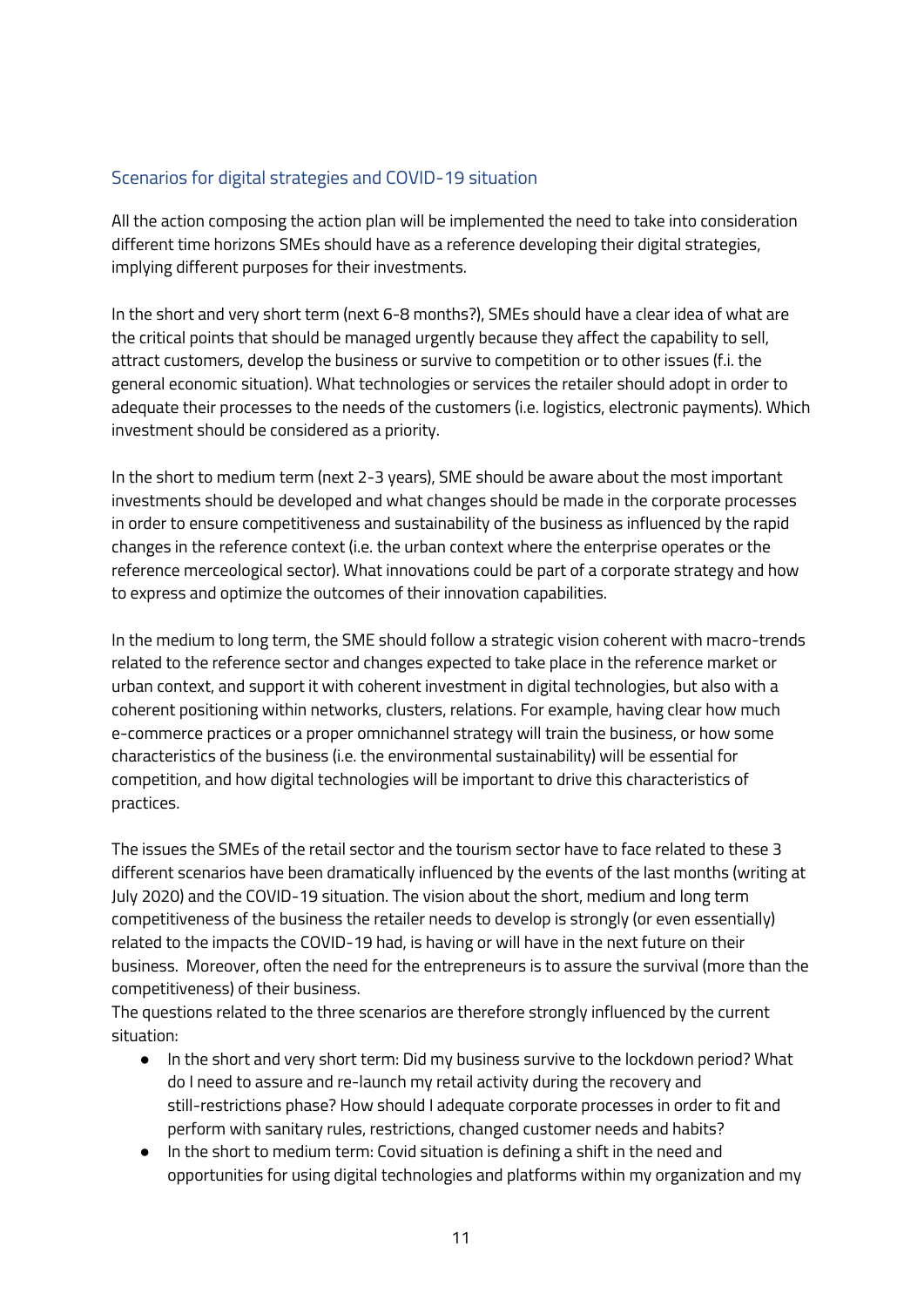activities along the entire supply chain, as well as permanent habits of my customer or my local reference community. How can my business adapt and be proactive within this new condition through the use of digital technologies and platforms?

● In the medium to long term: Covid situation accelerated change of habits and technological trajectories, pushed an increase of services connected with digital platforms and enhanced competition based on positioning, communication, omnichannel and digital strategies. How can I define an overall digital corporate strategy including the entire supply chain, from e-procurement to logistics to in-store management to digital marketing to electronic payments to participation in local networks and communities?

The Future Ecom action plan is strongly addressed to help SMEs understand this issues related to COVID-19 situation and acquire capabilities to manage through the adoption of digital technologies and services the different scenarios.

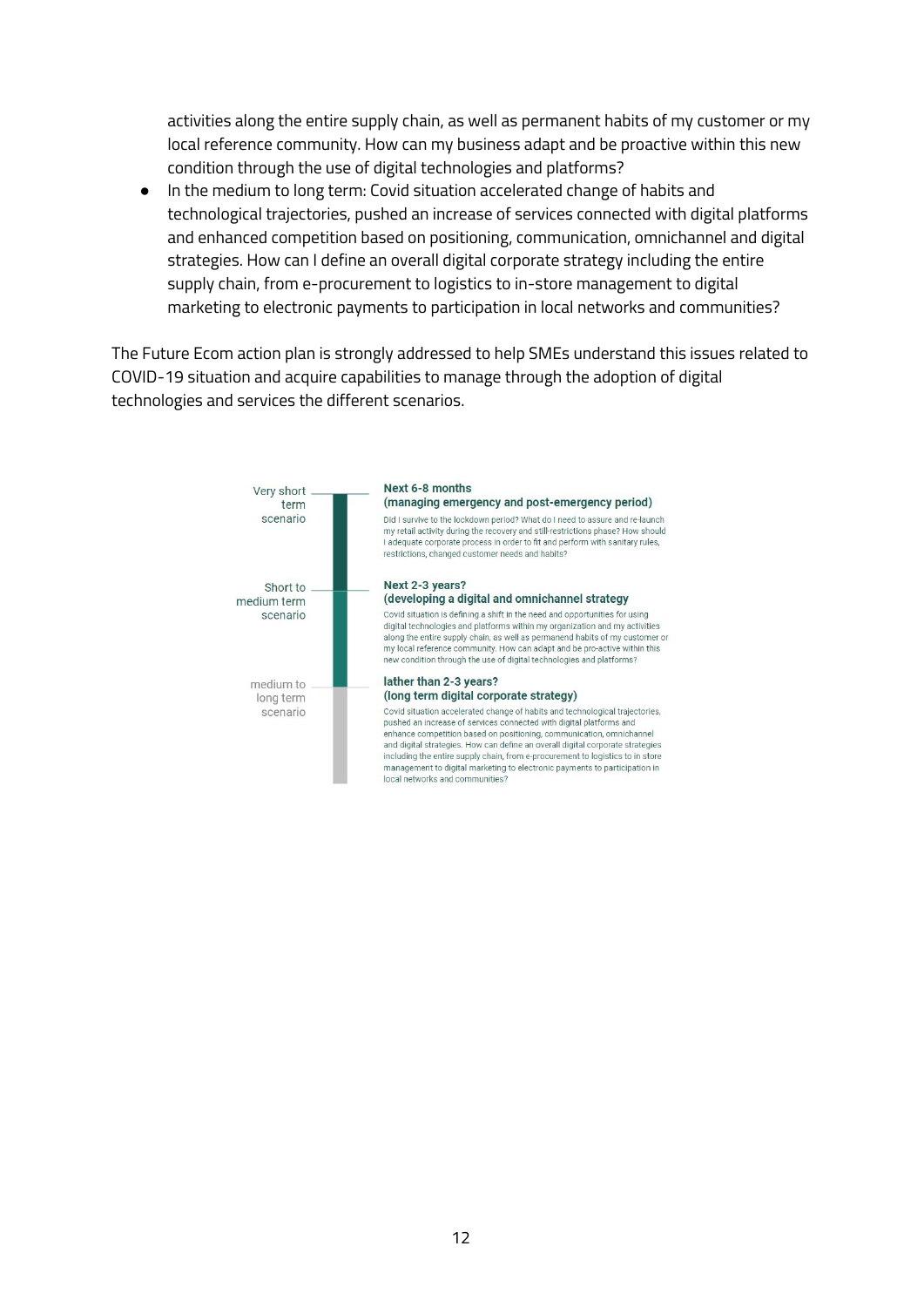### <span id="page-12-0"></span>**Which actions will be implemented?**

According to the idea of developing a structured approach and obtain a kind of systemic innovation in the regional context as described above, the action plan will act at four different levels:

- directly supporting the ERDF regional managing authority in order to improve the reference policy instrument and the measures for its implementation (financing programmes and calls for projects). This will be done through action 1, which implies tasks, output and word done with the competent regional departments.
- working with regional stakeholders and providers of services to SMEs applying for the policy instruments and developing their digital strategy along the supply chain. This will be done thorough action 2, which implied tasks, outputs and work done with local stakeholders and the competent regional bodies
- directly supporting SMEs and their capability to develop and implement short and long term digital strategies. This will be done through action 3, which implies training workshops and demonstrative actions, planned in collaboration with regional stakeholders and technical experts, in connection with the improvement of regional policy instruments
- Addressing and monitoring innovative digital services and the functioning of connected digital platforms, in order to support and verify the added value they can provide as included in SMEs digital strategies. This will be done through action 4, which implies different working groups and will be implemented in collaboration with universities, experts and providers of innovative digital services.

### <span id="page-12-1"></span>Reference model and structure of the action plan

Coherently with the four levels of action stated above, the action plan is composed by four different actions:

- ACTION 1: Improving financing measures supporting development and implementation of digital strategies by SMEs, directly working on the Axis 3 of the ERDF ROP and involving Emilia-Romagna Region (ERDF managing authority and competent departments), ART-ER, Regional stakeholders
- ACTION 2: provide knowledge and instruments for regional stakeholders supporting SMEs' digital strategies, working with the Emilia-Romagna Regional observatory about retail and commerce and involving the bodies of the observatory (conference of stakeholders, technical committee), ART-ER, technical experts
- ACTION 3: building capacities of SMEs developing their digital strategies, developing a specific programme of training events and involving ART-ER, retail business associations, technical experts
- ACTION 4: testing and activating services for supporting SMEs' digital strategies, developed in collaboration with B2B platforms and provider of services and involving ART-ER and the managers of public/private services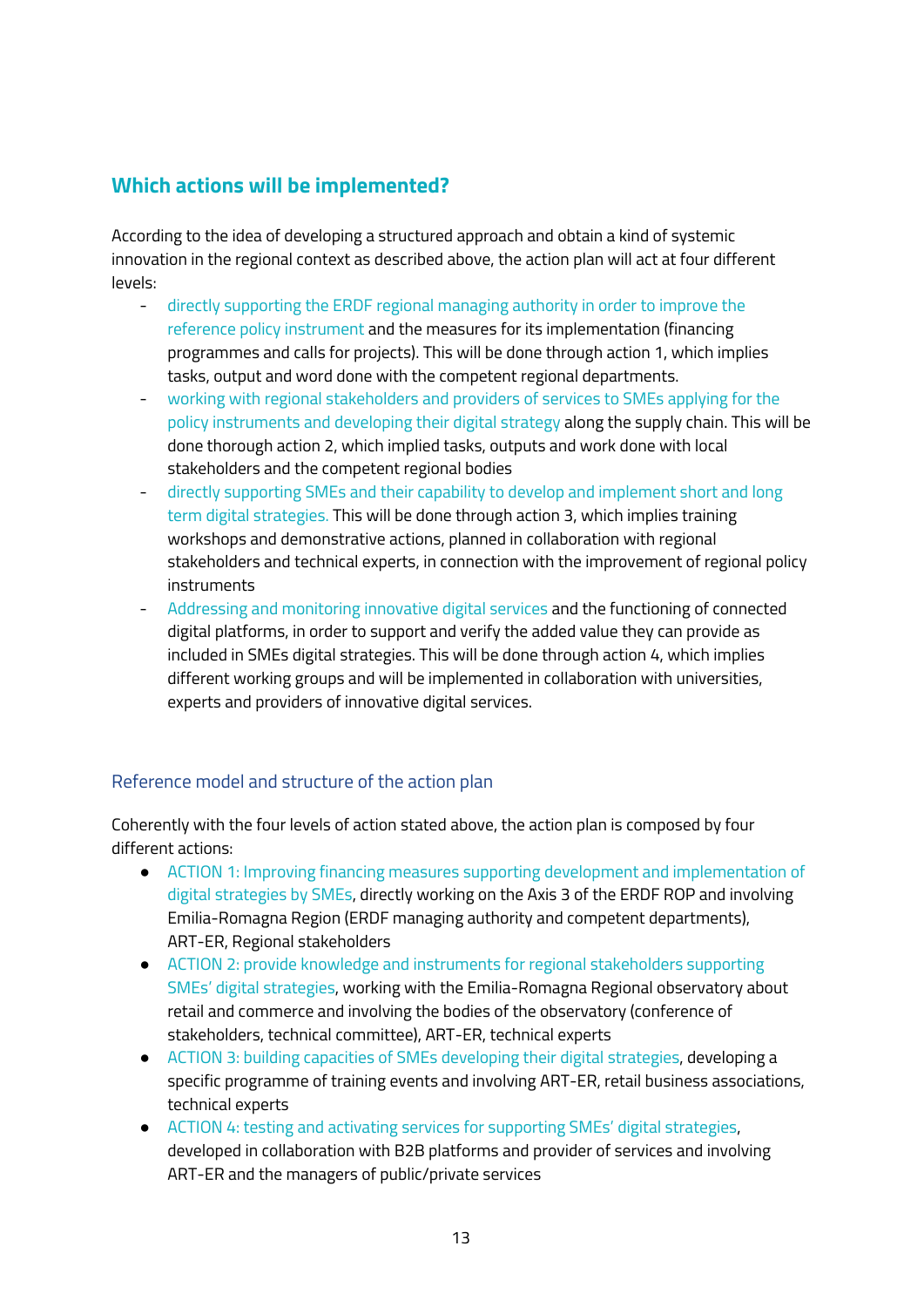| <b>ACTION 1: Improving the</b><br>measures of ERDF ROP<br>2014-20 and preparing the<br>new ERDF ROP 2021-27 at<br>the best          | <b>ERDF ROP</b><br>$2014 - 20.$<br>actions 3.5.2,<br>Axis $3$             | $\bullet$ | Emilia-Romagna Region (ERDF<br>managing authority and competent<br>departments)<br>ART-FR<br>Regional stakeholders       |
|-------------------------------------------------------------------------------------------------------------------------------------|---------------------------------------------------------------------------|-----------|--------------------------------------------------------------------------------------------------------------------------|
| <b>ACTION 2: provide</b><br>knowledge and instruments<br>for regional stakeholders<br>supporting SMEs' digital<br><b>strategies</b> | Emilia-Romagna<br>Regional<br>observatory<br>about retail and<br>commerce | $\bullet$ | Bodies of the Regional observatory<br>(conference of stakeholders, technical<br>committee)<br>ART-FR<br>Regional experts |
| <b>ACTION 3: building</b><br>capacities of SMEs<br>developing their digital<br><b>strategies</b>                                    | Programme of<br>training events                                           |           | ART-FR<br>retail business associations<br>experts                                                                        |
| <b>ACTION 4: testing and</b><br>activating services for<br>supporting SMEs' digital<br><b>strategies</b>                            | Collaboration with<br><b>B2B</b> platforms<br>and provider of<br>services | $\bullet$ | ART-FR<br>Managers of B2B platforms and<br>providers of public/private services                                          |

<span id="page-13-0"></span>Each action is described with operational details (background, tasks, actors involved, timeframe, resources) in the following chapters.

### What inspired us during the FUTURE ECOM common learning process?

ART-ER as a project partner and the members of the LSG group in Emilia-Romagna received very important suggestions from the exchange of knowledge, good practices, case studies with other partners and during the interregional partner meeting of phase one of the project. All these suggestions contributed to the ideation and the preparation of this action plan both supporting the buildings of its general structure and the definition of the specific actions.

Each action schedule includes a specific paragraph the meaning of the interregional origin of the action itself and the specific suggestions acquired by the exchanges with partners.

Other than the specific actions, the learning process activated with the partners contributed to form the general structured approach:

During each interregional partner meeting the hosting partner enabled the observing and understanding of the local ecosystem of innovation and the role played within this latter by different kinds of actors. Different partners showed their possibile different roles in promoting and addressing the local ecosystem of innovation: regional government together with the regional business development centre (Denmark), business incubator together with innovation services, cluster and services (Germany), business association together with providers of services for SME (Greece), University and its spinoff together with the municipality (UK), etc. this remarked the relevance of adopting a systemic vision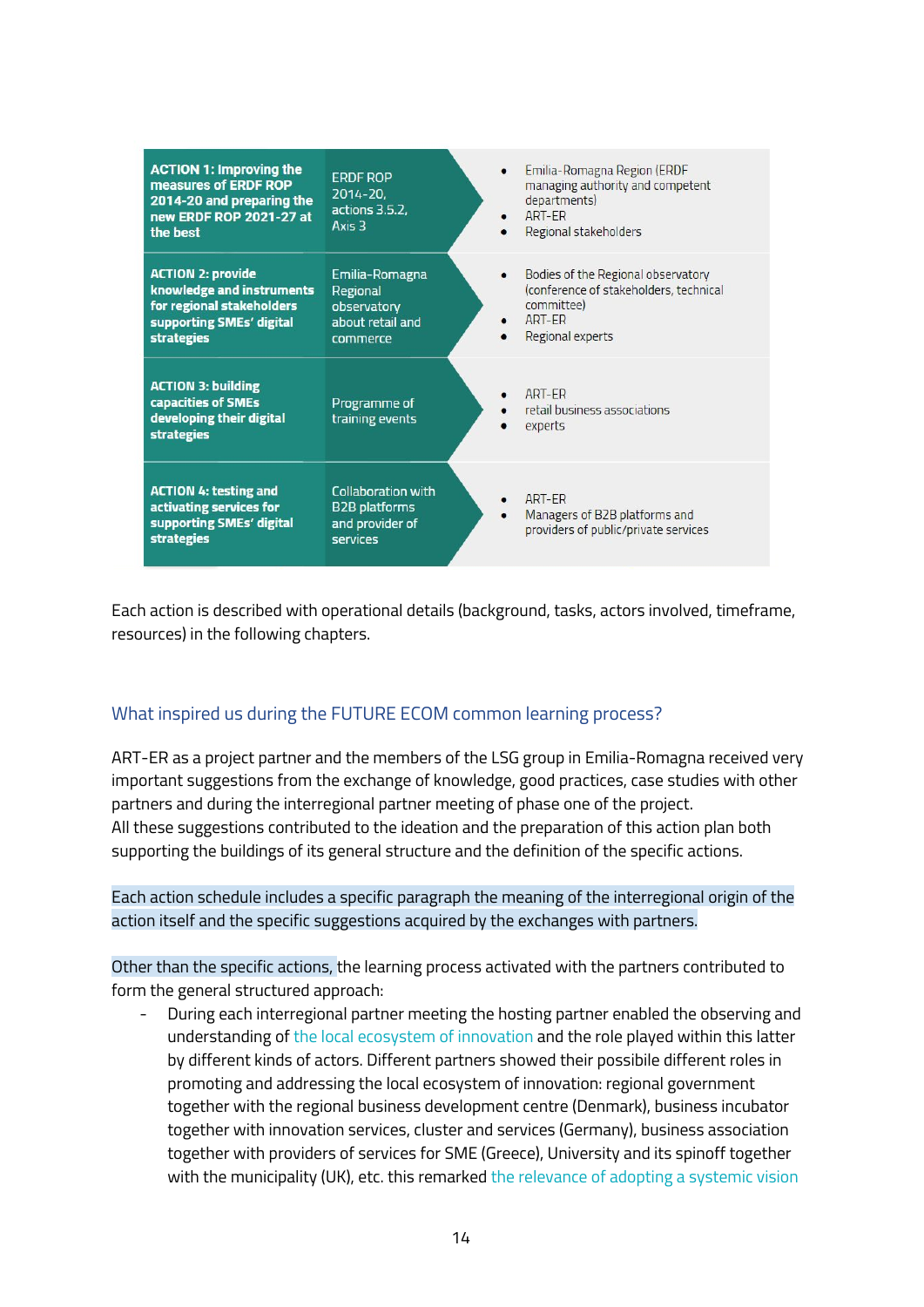and assuring that all roles and players can grow interacting each other and make the whole system grow enabling support and services for SME and capability of these latter of developing competences and skills about digital strategies and applications.

- Different interregional partner meetings remarked the opportunity to work on different scales, to identify the most correct scale of work for different typologies of SMEs and to provide the most relevant digital instrument or services according to their scale and reference market. Some SME are devoted to international markets, and need to obtain support for internationalization. Others can improve their competitiveness participating in regional or national networks or clusters, also by the means of digital platforms and services. Others are essentially connected with their reference urban or local context and should be supported for optimising their connection within the local community and customers (i.e. last mile logistics, electronic payments, etc.). Understanding the needs of companies and the added value provided by different kinds of innovative digital services to SMEs as well as to public policy objectives at local and regional level has a primary relevance in exploiting available public and private services and resources
- Different kinds of digital services observed during the meeting applicable to the different steps of the supply chain (procurement, logistics, production, marketing etc.) are related to different possible time horizons from very short term to medium to long term. It is very important for the SMEs to develop a structured digital strategy according to the objectives and perspectives they have at the different scenarios, about urgencies (very short term), needs for innovation and fitting with the requirements stated by the reference market (short-medium term), a proper strategic vision about the future of the business (long term).
- finally, from the discussions held with partners during the last months of the first phase of the project, it was clear that the COVID-19 situation is changing dramatically the current applications and also future scenarios about the use of digital technologies, creating shifts in the technological trajectories or even the needs for new technological paradigms as well as temporary or permanent change of habits of customers and other subjects the SME works with. COVID-19 situation and SMEs urgent or long term needs related to it are to be considered now as very relevant starting points for supporting SMEs and their digital strategies.

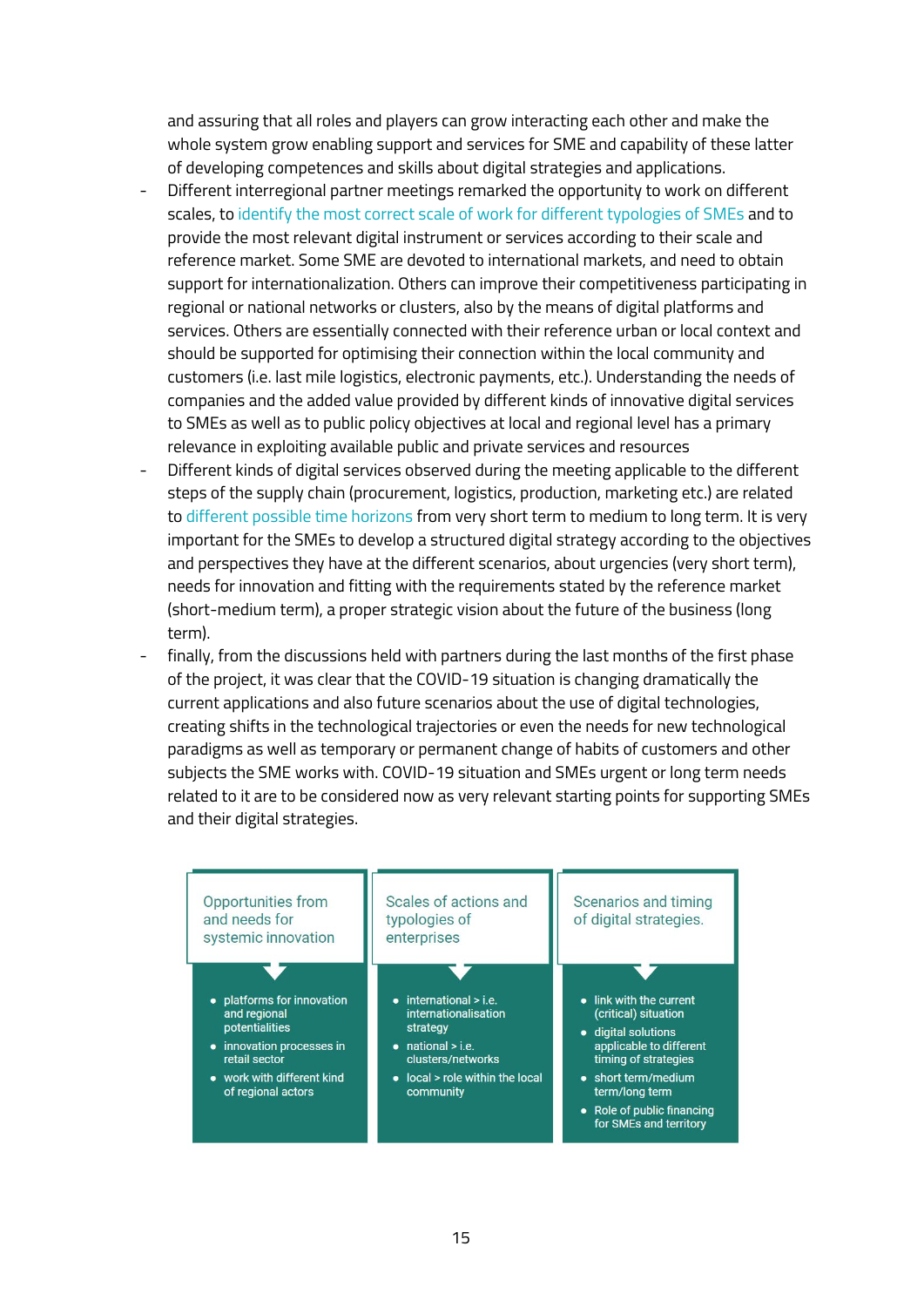### <span id="page-15-0"></span>**ACTION 1: Improving financing measures supporting development and implementation of digital strategies by SMEs**

### <span id="page-15-1"></span>1. The background

During the programming period 2014-20 the Emilia-Romagna Region developed and activated specific financing programmes supported by action 3.5.2. or, more in general, Axis 3 of ERDF ROP, aimed at promoting and exploiting the use of digital technologies and digital B2B platforms by enterprises of the retail and tourism sectors.

These specific financing programmes are built on different possible features:

- Some of them are retail and/or tourism sectors specific (e.g. in store, back end applications) while some others are open to different economic sectors (industry, services) including also retail and tourism.
- some are more generic including accessibility to basic digital services (e.g. broad band) as well as application of digital technologies while some other are specific or include exploiting of innovative services (digital platforms, cloud services) or advanced technologies in store or for back end management).

Preparatory activities and discussions held during phase of Future Ecom, remarked the need for a progressive improvement of the capability of the ERDF ROP financed measures to be based on a detailed state of the art about the accessibility to digital services and the level of innovation about digital technologies and services applied by the enterprises of the retail and tourism sectors. Financing programmes should be effective towards the need to optimize the use of available resources keeping into consideration the needs of the enterprises connected with their business environment. This latter is possibly strongly connected with the local economy. Financing programmes should be based on economic and structural features of the different kinds of territories in Emilia-Romagna (e.g. capital towns and other bigger towns, mountain areas, areas of the low po valley, coastal areas on the adriatic sea).

### <span id="page-15-2"></span>2. What inspired us during the interregional learning process?

Main suggestions obtained from the interregional meetings related to this action:

● during interregional meeting 1 the Coventry municipality experience suggested how a deep knowledge of the territory and competences about the state of the art of digital innovation in a local context is an important asset in order to improve the effectiveness of financing programmes, accessibility by enterprises to the opportunities offered and the exploiting of the financed measures.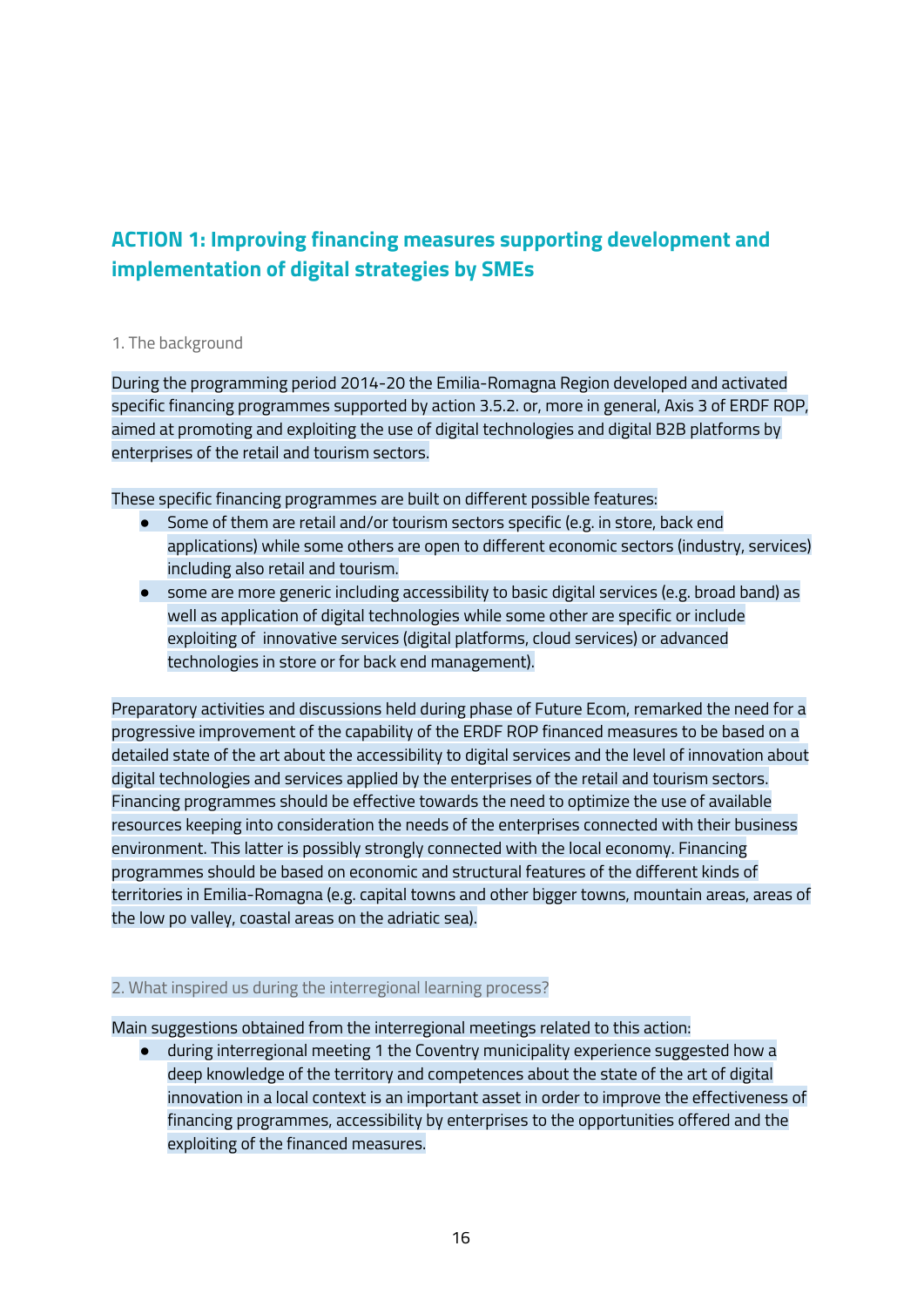- during interregional meeting 3 we learned about a proper territorial or local vocation towards innovation and competitiveness (by County of Lippe) and took suggestion about how this vocation should be reflected in the policy instrument as a whole and specific measures)
- interregional meeting 5 demonstrated the relevance for the policy instrument supporting digital competitiveness of SMEs to be connected also with other points of view (i.e. internationalization by Ministry of Foreing affairs of Denmark) and related policy instruments, in order to create a structured and coherent framework of opportunities for SMEs

### <span id="page-16-0"></span>2. How will the action be implemented?

ART-ER will provide technical assistance to the Emilia-Romagna Region competent department in order to make concrete improvements within specific financing programmes prepared by the Region in order to support the exploitation of digital technologies and platforms by the enterprises of the retail and tourism sectors and financed through action 3 of the ERDF ROP 2014-2020

In specific, the work will focus on two different programmes:

- one programme specifically targeted to retail companies
- one programme specifically targeted to small and micro enterprises of the tourism sector

The timing of the action is strongly connected with the timing of preparation of the calls by the regional government and defined by the administrative rules for spending resources of current ERDF ROP as well as urgent needs related to support SMEs facing the Covid-19 emergency situation and the economic impact related.

The programmes identified are:

- the [programme](https://fesr.regione.emilia-romagna.it/opportunita/2019/bando-per-il-sostegno-degli-investimenti-nel-settore-del-commercio-al-dettaglio) supported by actions 3.3.2 and 3.3.4 of ERDF ROP for promoting innovation [investments](https://fesr.regione.emilia-romagna.it/opportunita/2019/bando-per-il-sostegno-degli-investimenti-nel-settore-del-commercio-al-dettaglio) by micro and small enterprises of the retail sector (ref. G47 code of ATECO 2007 codification of economic activities $^2$ ) especially focused on digital technologies and applications. The programme provides financing to SMEs for a total of  $3.000.000$  euros<sup>3</sup>.
- the programme supported by the regional [government](https://imprese.regione.emilia-romagna.it/Finanziamenti/turismo/bando-per-la-qualificazione-e-innovazione-degli-stabilimenti-balneari) budget for supporting [competitiveness](https://imprese.regione.emilia-romagna.it/Finanziamenti/turismo/bando-per-la-qualificazione-e-innovazione-degli-stabilimenti-balneari) and innovation by micro and small enterprises of the tourism sector including adoption of ICT technologies and applications and connected with [sustainability](https://imprese.regione.emilia-romagna.it/Finanziamenti/turismo/bando-per-la-qualificazione-e-innovazione-degli-stabilimenti-balneari)

<sup>&</sup>lt;sup>2</sup> ATECO 2007 codification of economic activities is the codification adopted by the Italian national statistics institute (ISTAT) for the national statistics collections of economical data and is the national application (through specific adaptation rules) of the NACE codification developed bu Eurostat. The ATECO 2007 is the revision of the codification currently in use.

<sup>&</sup>lt;sup>3</sup> The Emilia-Romagna ERDF ROP managing authority launched the programme in April 2019, through Decree of Regional Board n. 289 of April 15th 2019. The first public call for projects was open until July 24th 2019 established a maximum of 200 proposals from SMEs to be received and financed.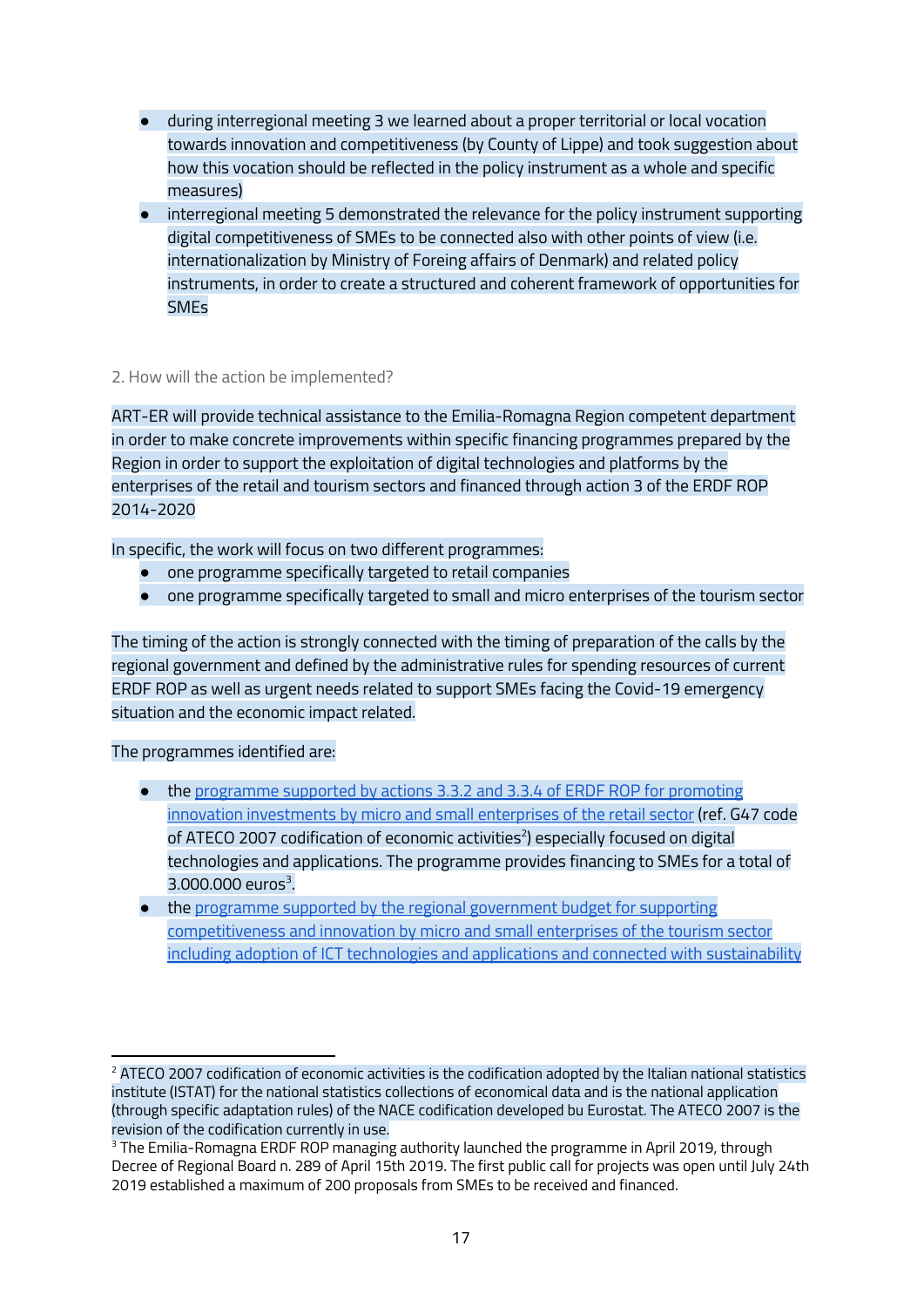and deal with Covid-19 [emergency](https://imprese.regione.emilia-romagna.it/Finanziamenti/turismo/bando-per-la-qualificazione-e-innovazione-degli-stabilimenti-balneari) situation. The programme provides financing to SMEs for a total of 3.500.000  $e$ uros $4$ .

The action will be jointly developed by ART-ER and the regional government competent departments and will be composed by the following tasks and outputs:

1.1. drawing of the call for projects implementing the financing measures. In specific the work will focus on the most effective modalities for introducing and integrating digital technologies, applications and services (i.e. through B2B platforms) as eligible investments within the call, keeping into consideration the objectives in terms of process and production innovation of enterprises, the territorial context and business environment of SMEs as well as the current state of the art about adoption of digital innovation.

1.2. analysis of results and outcomes of each call for projects funded ERDF ROP. Emilia-Romagna Regone and ART-ER will analyse data and information about projects financed by each financing programme through the calls for projects and will develop quantitative and qualitative evaluation about the effectiveness and further possible improvements of the measures. They also will produce specific outputs and will share the results with regional stakeholders

1.3. general review of results obtained for the retail sector and recommendations.

Emilia-Romagna Region and ART-ER will perform a general review of the outcomes of the financing programmes, the state of the art and future scenarios (very short term, short to meium term, medium to long term) according to the reference model adopted for the development of this action plan.

#### <span id="page-17-0"></span>3. Who will be involved?

- Emilia-Romagna Region competent departments. In specific:
	- $\circ$  the Dept. for qualification of enterprises, competent for managing the financing programmes and related call for projects connected with the implementation of the ERDF ROP 2014-2020
	- $\circ$  the Dept for tourism, commerce and sport, competent for supporting the businesses and the institutional actors of the tourism, retail and commerce, sport sectors. will prepare the call for projects and manage the financing programmes
- ART-ER, the regional agency for economic development, innovation and research will provide technical assistance to the Emilia-Romagna Region for preparation of the calls, analysis of results and evaluation of outcomes
- Regional stakeholders will discuss the measures financed by the calls for projects as well as the outcomes of the measures.

<span id="page-17-1"></span>4. What timeframe for the action?

<sup>4</sup> The Emilia-Romagna ERDF ROP managing authority is expected to launch the programme at the end of July 2020. The first public call for projects will be open during September and October 2020, established a maximum of 250 proposals from SMEs to be received and financed.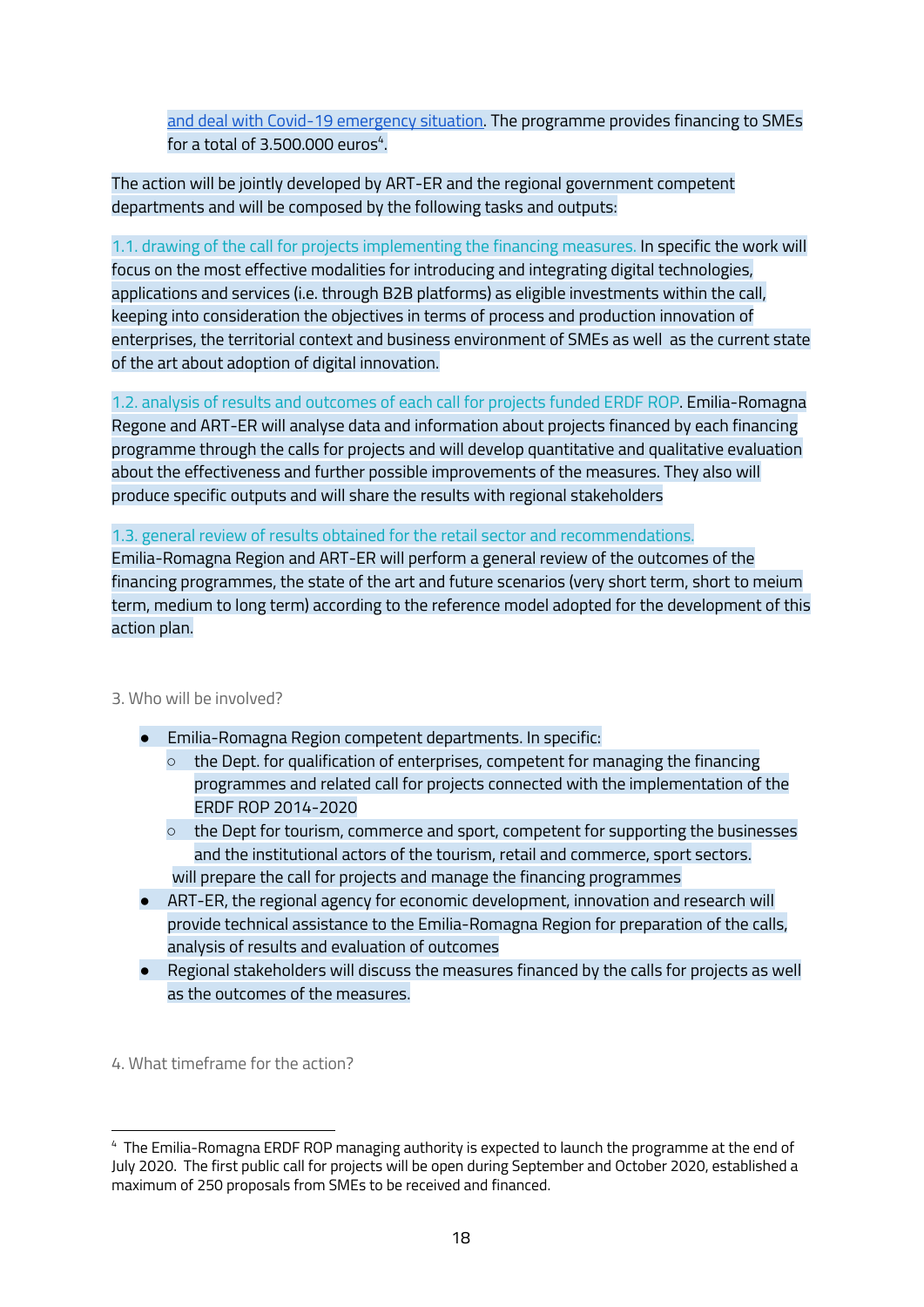| TASK                                                                                  | TIMING                      |
|---------------------------------------------------------------------------------------|-----------------------------|
| 1.0 Preparatory activities                                                            | January 2019-May 2020       |
| 1.1. drawing of the call for projects<br>implementing the financing measures          | January 2019-September 2020 |
| 1.2. analysis of results and outcomes of<br>each call for projects funded ERDF ROP    | June 2020-March 2022        |
| 1.3. general review of results obtained for<br>the retail sector and recommendations. | January 2022-May 2022       |

<span id="page-18-0"></span>5. How many costs the implementation will imply and from which funding sources?

- The Emilia-Romagna Region competent departments will participate with internal staff according to their competencies and institutional role
- ART-ER will participate with internal staff and resources from the PAR ART-ER (annual programme of work approved by the Emilia-Romagna regional government) of years 2019, 2020, 2021 and 2022
- Regional stakeholders will participate with their own resources according to their role and interest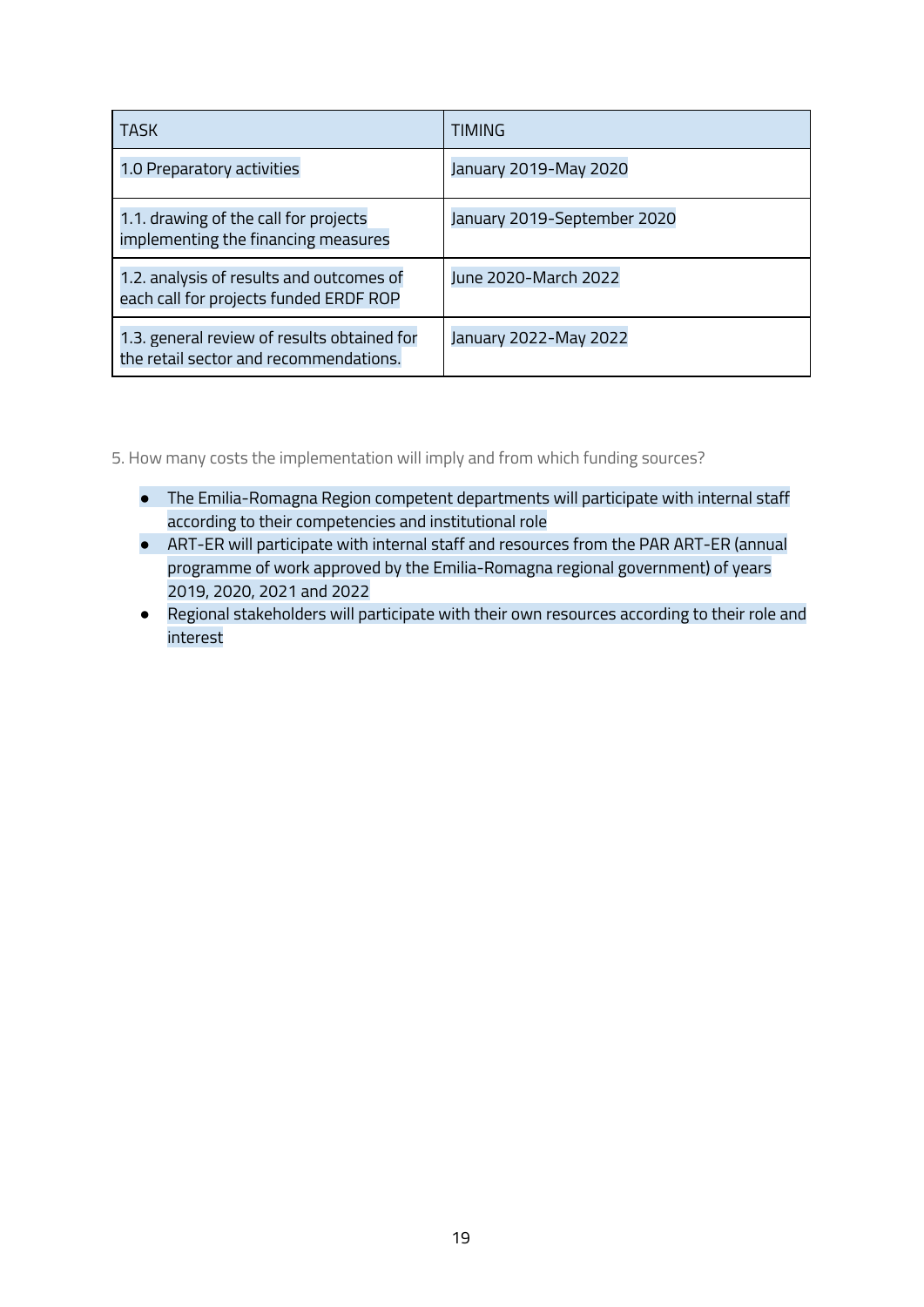### <span id="page-19-0"></span>**ACTION 2: provide knowledge and instruments for regional stakeholders supporting SMEs' digital strategies**

### <span id="page-19-1"></span>1. The background

The Emilia-Romagna Regional law 14/1999 establishes objectives, working modalities and composition of the Regional [observatory](https://imprese.regione.emilia-romagna.it/commercio/temi/osservatorio-commercio) of retail and commerce. The observatory works through dedicated bodies (conference of stakeholders, technical committee) and with the technical support by ART-ER.

The observatory prepares, discuss with local stakeholders and publish statistical reports, economical analysis and scenarios about retail in Emilia-Romagna and feed innovation processes through analysis and surveys, especially in specific areas, such as: ecommerce and digital technologies, urban districts and urban regeneration, networks of enterprises, sustainability of retail.

Preparatory activities and discussions held during phase of Future Ecom, remarked the relevance of the dialogue and joint work between the regional institutions, their technical agencies and the relevant regional stakeholders, notably the business associations, sectoral experts, universities and centres of competencies, networks and consortia, in order to assure the best support to SMEs for the adoption of digital technologies along the entire reference supply chain.

Institutional bodies can thus provide analysis, economic and technical data, reference models and specific studies in order to support regional stakeholders who, according to their institutional role, help SMEs applying to financing programmes and use at the best opportunities for creating and supporting their digital strategies.

### <span id="page-19-2"></span>2. What inspired us during the interregional learning process?

Main suggestions obtained from the interregional meetings related to this action:

- during interregional meeting 2 we learned from how the knowledge and the awareness about some relevant issues (i.e. cybersecurity by virtualab) ) or new technological opportunities (ecommerce tools by Google Finland, platforms by Suppylog) is important to assure good quality of support to SMEs provided by regional stakeholders.
- during interregional meeting 5 we discussed how being aware of the state of the art of digital transformation of companies il relevant in order to design the best measures and best supporting services for SMEs, therefore how much important are analysis and studies about the issue to be shared with regional stakeholders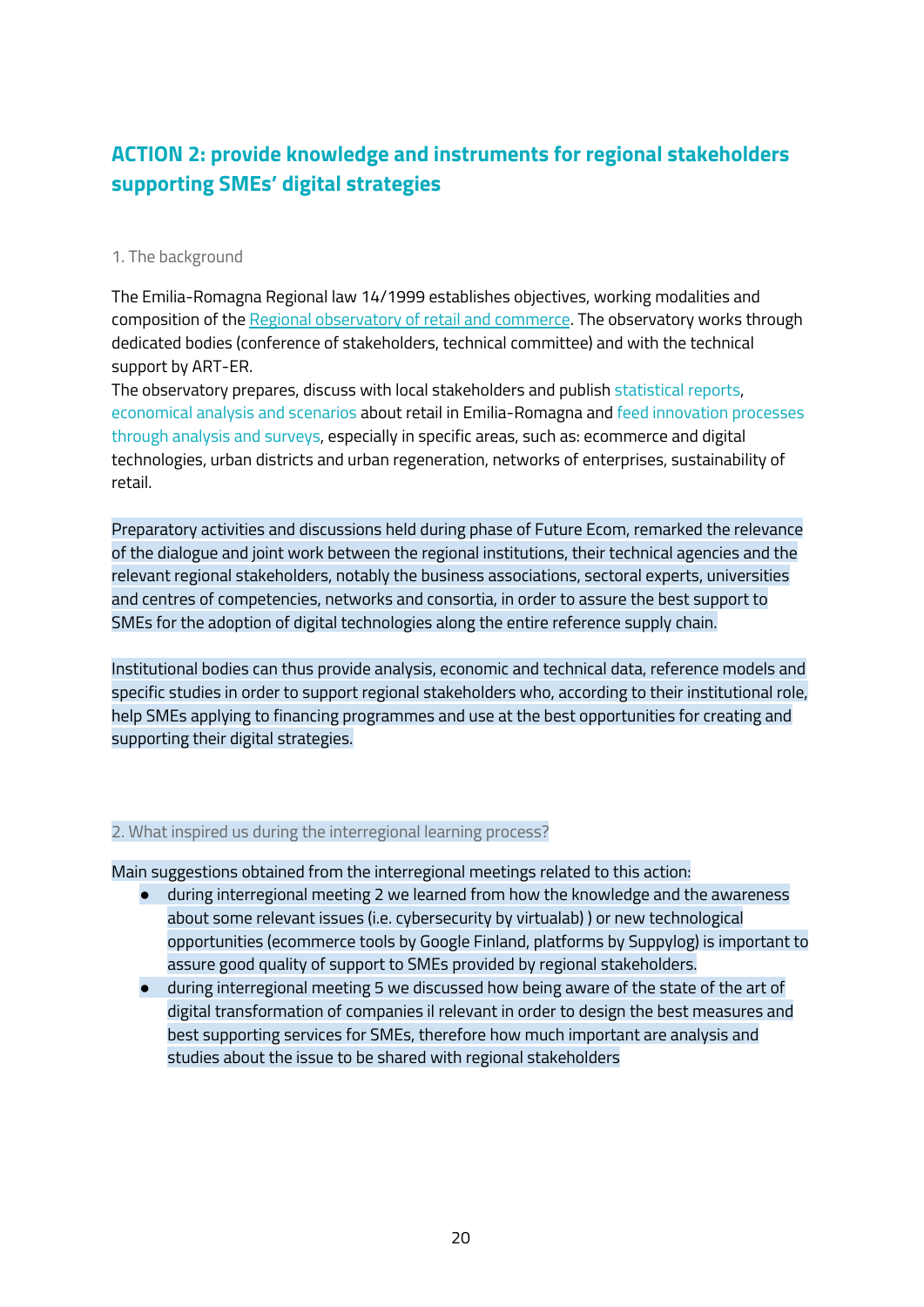#### <span id="page-20-0"></span>2. How will the action be implemented?

The regional stakeholders, notably retail business association, their technical bodies, and universities will work together under the coordination by ART-ER, in order to produce a collection of proposals for specific analysis, studies, surveys and reference models that will be able to support the role and the knowledge at regional level about digital strategies of SMEs of the retail sector, the connection between the digital strategies and competitiveness of SME operating in different territorial context and business environments (bigger towns, small and very small towns, industrialized and commercial areas, mountain areas, touristic areas etc.), the adoption of digital technologies and services, future scenarios in the short, medium, long term. ART-ER will coordinate the preparation of a specific technical report.

Specific fields of work will be:

- adoption of e-commerce and digital marketing practices by SMEs
- innovative digital technologies for in store and back end management
- the integration of retail SMEs within their reference urban context and neighbours through digital technologies
- provisional and permanent changing attitudes of customers and the purchasing process, related to the adoption of digital technologies and services.

All these topics will be discussed considering the current emergency situation related to Covid-19 and the deep changes to the technological trajectories that can happen as a consequence of this latter.

The Regional observatory will be able to evaluate technical proposals, give feedback, and finance them according to available resources. Technical reports will be the starting point of platforms for innovation related to the different drivers listed above.

The action will be composed by the following tasks and outputs:

2.1. Working group of regional stakeholders; preparation of the technical report reporting the state of the art and the proposals discussed by the regional stakeholders; presentation of the report to the Regional Observatory of retail and commerce.

2.2. Development of studies, surveys, analysis, reports according to the report and the proposals presented, by the Regional Observatory.

2.3. General review of the outcomes remarks and knowledge developed and shared with the regional stakeholders through the observatory.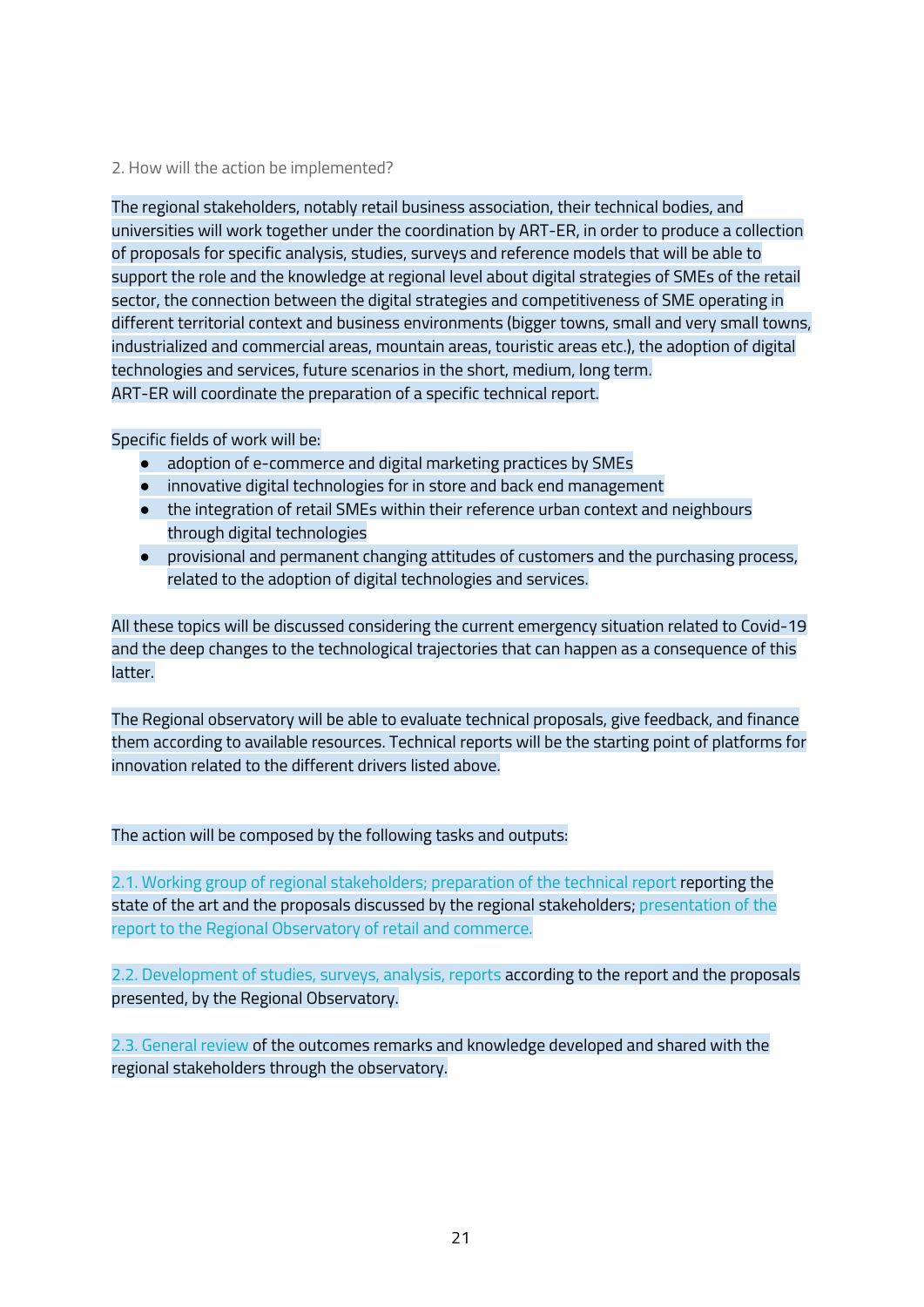<span id="page-21-0"></span>3. Who will be involved?

- Emilia-Romagna Region and the Regional observatory of retail and commerce (technical committee, conference of stakeholders) will receive the technical report and evaluate possibilities of development of analysis, studies, surveys.
- ART-ER will coordinate the working group of regional stakeholders, will provide technical assistance to the Regional observatory and will prepare the general review.
- Retail business associations, retail sector technical agencies, Universities, centres of competencies will actively participate in the working group.

| <b>TASK</b>                                                                 | TIMING                |
|-----------------------------------------------------------------------------|-----------------------|
| 2.0 Preparatory activities                                                  | January 2019-May 2020 |
| 2.1. Working group; preparation and<br>presentation of the technical report | June 2020- March 2021 |
| 2.2. Development of studies, surveys,<br>analysis, reports                  | April 2021-March 2022 |
| 2.3. general review                                                         | March 2022-May 2022   |

<span id="page-21-1"></span>4. What timeframe for the action?

<span id="page-21-2"></span>5. How many costs the implementation will imply and from which funding sources?

- Emilia-Romagna Region and the regional observatory will be involved in the framework of their ordinary activity. Emilia-Romagna Region will use internal staff. Observatory members will participate on the basis of the institutional roles of their organization and use internal staff. Studies, surveys and analysis will be possibly financed by the Emilia-Romagna Region.
- ART-ER will participate with internal staff and resources from the PAR ART-ER (annual programme of work approved by the Emilia-Romagna regional government) of years 2019, 2020, 2021 and 2022
- Retail business associations, retail sector technical agencies, universities, centres of competencies will participate to the working group using internal resources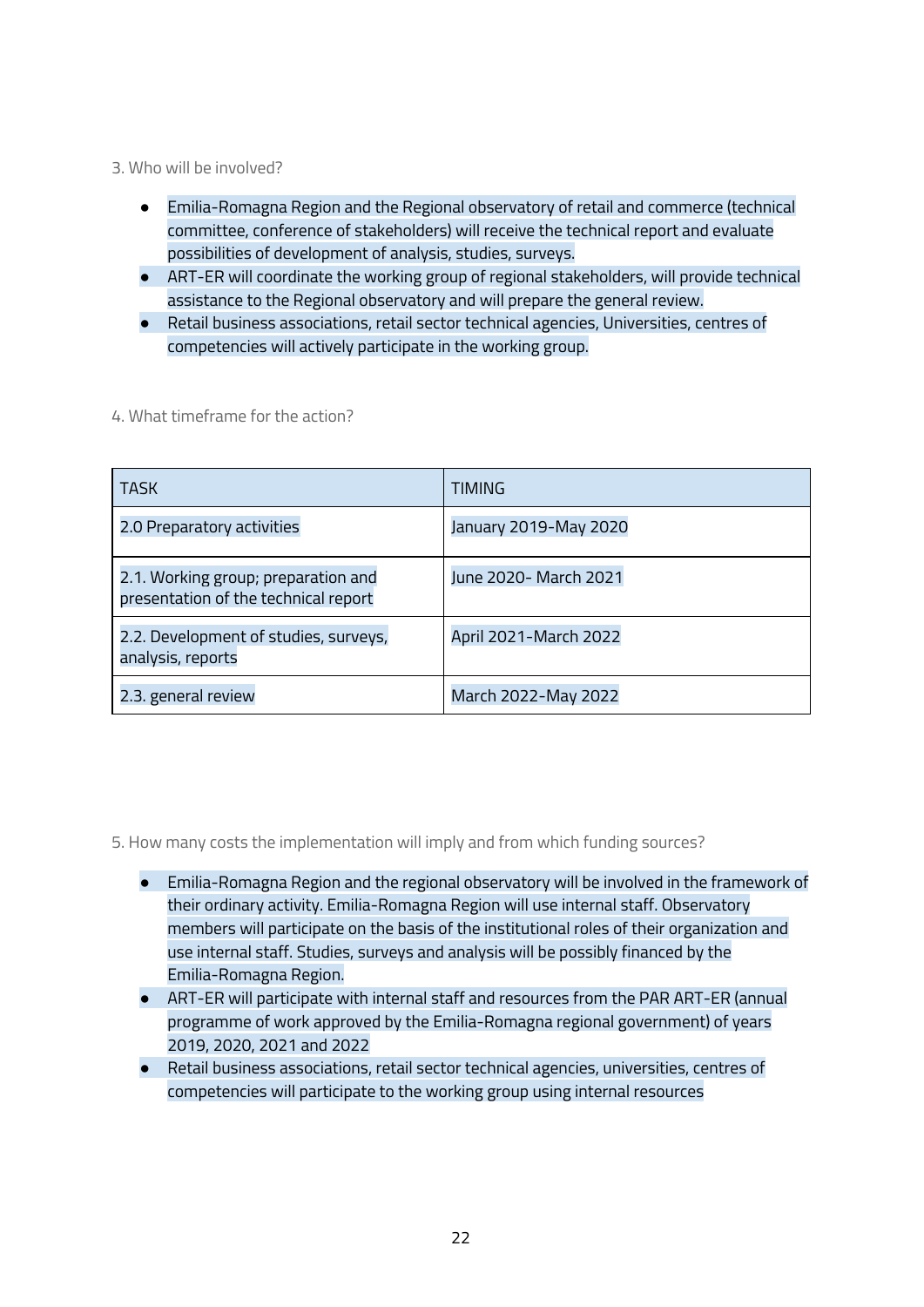### <span id="page-22-0"></span>**ACTION 3: building capacities of SMEs developing their digital strategies**

### <span id="page-22-1"></span>1. The background

Covid-19 accelerated to need for adoption of digital technologies and exploitation of digital services by micro, small, medium enterprises of the retail sector, as well as the definition of short term and long term positioning about the use of digital opportunities and related business strategies (i.e.omnichannel strategies), according to the company reference context (big cities, small rural towns, mountain areas, etc.)

<span id="page-22-2"></span>Business associations are strongly involved in providing support to SMEs, especially for surviving and recovery from the lockdown and the sanitary emergency.

### 2. What inspired us during the interregional learning process?

Main suggestions obtained from the interregional meetings related to this action:

- during interregional meeting 2 we learned the relevance of training SMEs towards new opportunities or trends (i.e. platforms for logistics using blockchain or matching algorithms by Kouvola Innovation and Finnhub association)
- During interregional meeting 3 we discussed the relevance of training supporting directly SMEs but who support SMEs to them (i.e. train the trainer by Arbeit 4.0 Innovationspartner and the relevance of new roles such as tutors, influencers, etc.
- Interregional meeting 4 suggested the relevance of training SMEs about new trends and digital tools related to the different parts of the supply chain (i.e. for ecommerce, customer profiling and geo-fencing) and how this can provide common solutions at local level.

#### <span id="page-22-3"></span>2. How will the action be implemented?

The action will be composed by the following tasks and outputs:

3.1. defining the contents and the programme according to the three different scenarios (very short term, short to medium, medium to long term): a working group composed by officers of retail business associations, testimonials (i.e. local authorities), universities, experts, will meet through different workshops in order to discuss about reference criteria, issue and applications for developing the training programme

3.2. Pilot course, addressed to business associations officers, entrepreneurs, influencers. One pilot course (online) will be tested with local officers of the retail business associations, local influencers, entrepreneurs.

3.3. promotion and organization of online training laboratories. A programme of 5-6 training laboratories will be organised according to the training programme and on the basis of the results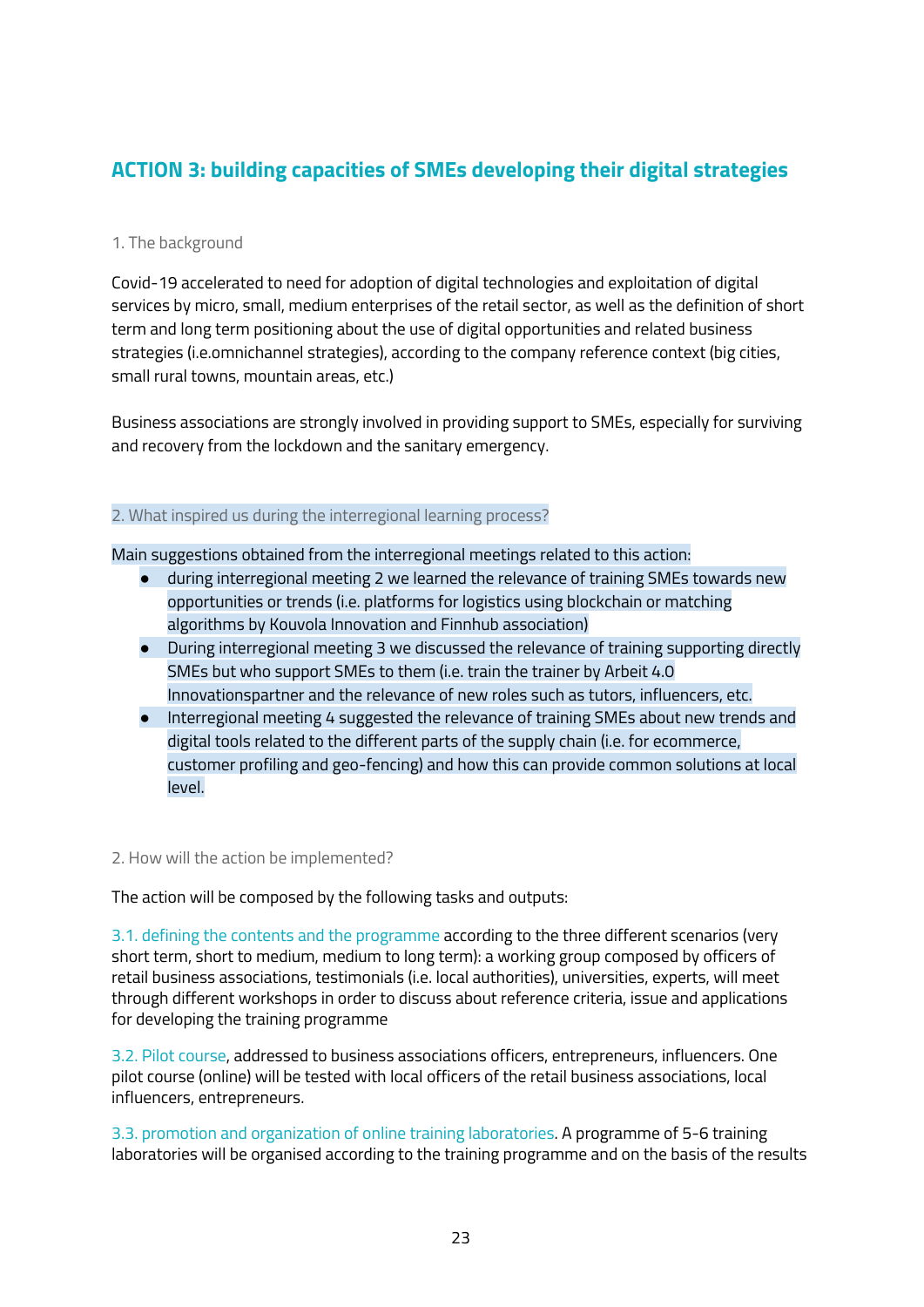of the pilot course.

3.4. evaluation about effectiveness and satisfaction about the laboratories. A specific questionnaire will be sent to all participants in order to obtain feedback on the course and make adjustments, and initiate a community of participants. The community of participants will be followed along the entire phase 2 of the project in order to monitor outcomes and follow ups within the enterprises of the training received.

<span id="page-23-0"></span>3. Who will be involved?

- ART-ER will coordinate the working group for defining contents and structure of the training, together with experts of the retail sector
- Retail business associations will actively promote the participation of SMEs to the training and the community of participants
- retail sector technical agencies, experts, local authorities will provide their specific expertise to the training laboratories
- <span id="page-23-1"></span>● SMEs of the retail sector and local administrations will actively participate in the training laboratories and give feedback about the effectiveness of the courses.

4. What timeframe for the action?

| <b>TASK</b>                                                                 | <b>TIMING</b>                |
|-----------------------------------------------------------------------------|------------------------------|
| 3.0 Preparatory activities                                                  | January 2019-May 2020        |
| 3.1 Defining the contents and the<br>programme                              | June 2020-July 2020          |
| 3.2. Pilot course                                                           | <b>July 2020-August 2020</b> |
| 3.3. promotion and organization of online<br>training laboratories          | September 2020-March 2021    |
| 3.4, evaluation of effectiveness and<br>satisfaction about the laboratories | March 2021-May 2022          |

<span id="page-23-2"></span>5. How many costs the implementation will imply and from which funding sources?

- ART-ER will participate with internal staff and resources from the PAR ART-ER (annual programme of work approved by the Emilia-Romagna regional government) of years 2019, 2020, 2021 and 2022
- Retail business associations will participate with internal staff according to their institutional role
- retail sector technical agencies, experts, local authorities will participate with their staff and resources provided by business associations and/or ART-ER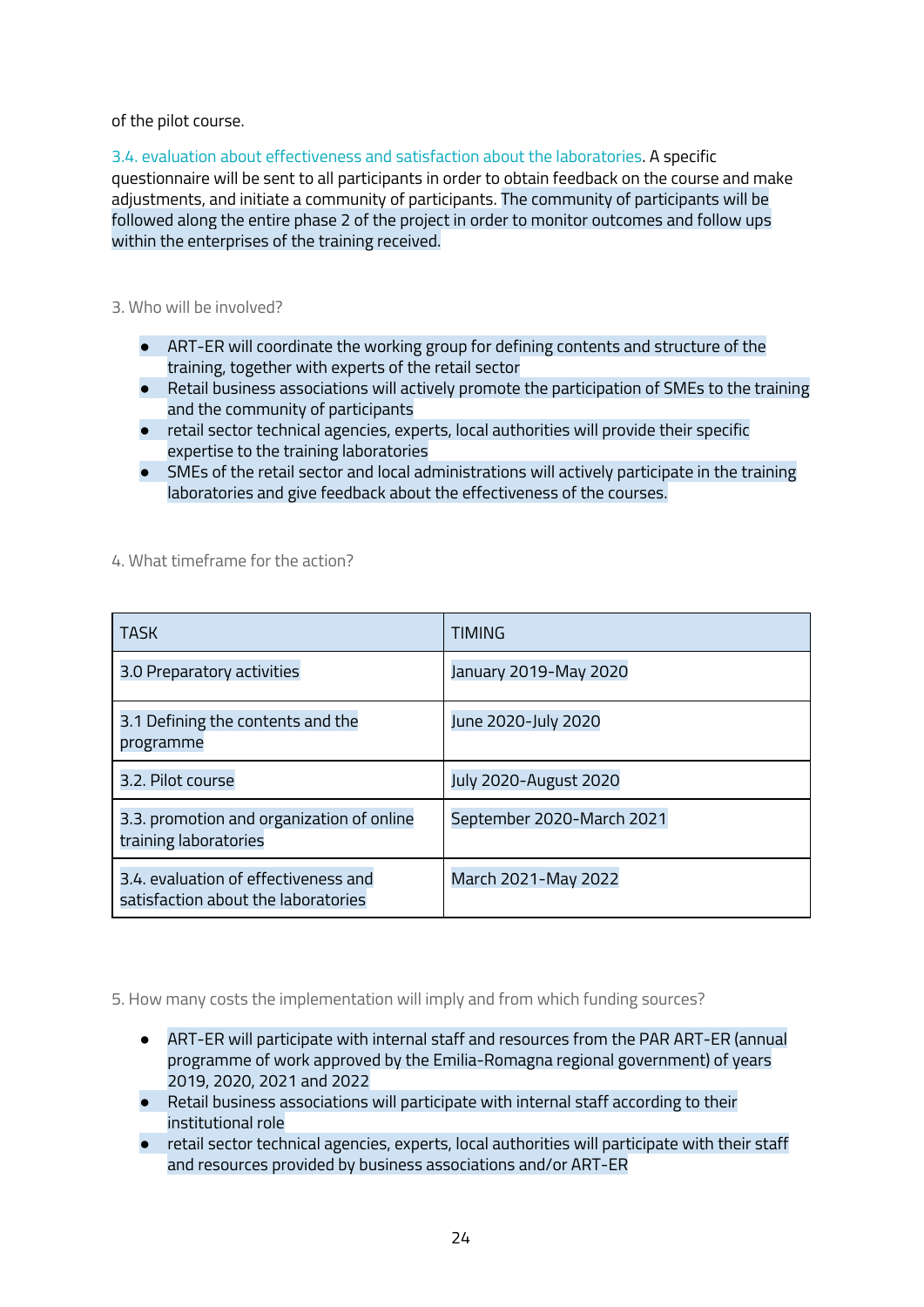### <span id="page-24-0"></span>**ACTION 4: testing and activating services for supporting SMEs' digital strategies**

### <span id="page-24-1"></span>1. The background

Playing an active role within a local community or a network of companies, or within communities for innovation can provide a significant added value to capability of innovation and competitiveness of SMEs of the retail sector. These opportunities are enabled by B2B digital platforms and providers of services who at the same time can manage monetary or financial operations and support the network of enterprises.

In Emilia-Romagna significant experiences of private providers of services and public services related to innovative payment of financial schemes are already in place.

This action will be composed by four different sub-actions related to digital platforms for innovative services: 1) lending crowdfunding 2) credit-clearing systems 3) smart communities 4) open innovation processes

### <span id="page-24-2"></span>2. What inspired us during the interregional learning process?

Main suggestions obtained from the interregional meetings related to this action:

- During interregional meeting 3 we observed multiple experiences about the relevance of an effective local or regional innovation ecosystem (by Gilde, Innovation Campus Lemgo). We also learned about the strategic relevance of feeding and contributing to networks and clusters of SMEs towards innovation and digital technologies (by InnoZent OWL)
- interregional meeting 5 suggested the relevance of working with SME about their business model, and proposing new ways of thinking and designing business models of companies (by business design centre of Aalborg University), and also of listening to good practices and their experience (i.e. Gymplay)
- Interregional meeting 6 as a whole promoted the discussion between partner about new services provided through digital platforms, innovative schemes for business and local development, new forms of collaboration and co-design of innovation can provide very interesting opportunities and create new valuable forms of the innovation ecosystem.

#### <span id="page-24-3"></span>2. How will the action be implemented?

This action will be composed by four different sub actions:

4-a. Demonstrative and monitoring action about services for supporting digital strategies of SMEs through an Open innovation approach. Open innovation approaches have a strong potential as tools for supporting effective digital strategies of SMEs. This task will organize a demonstrative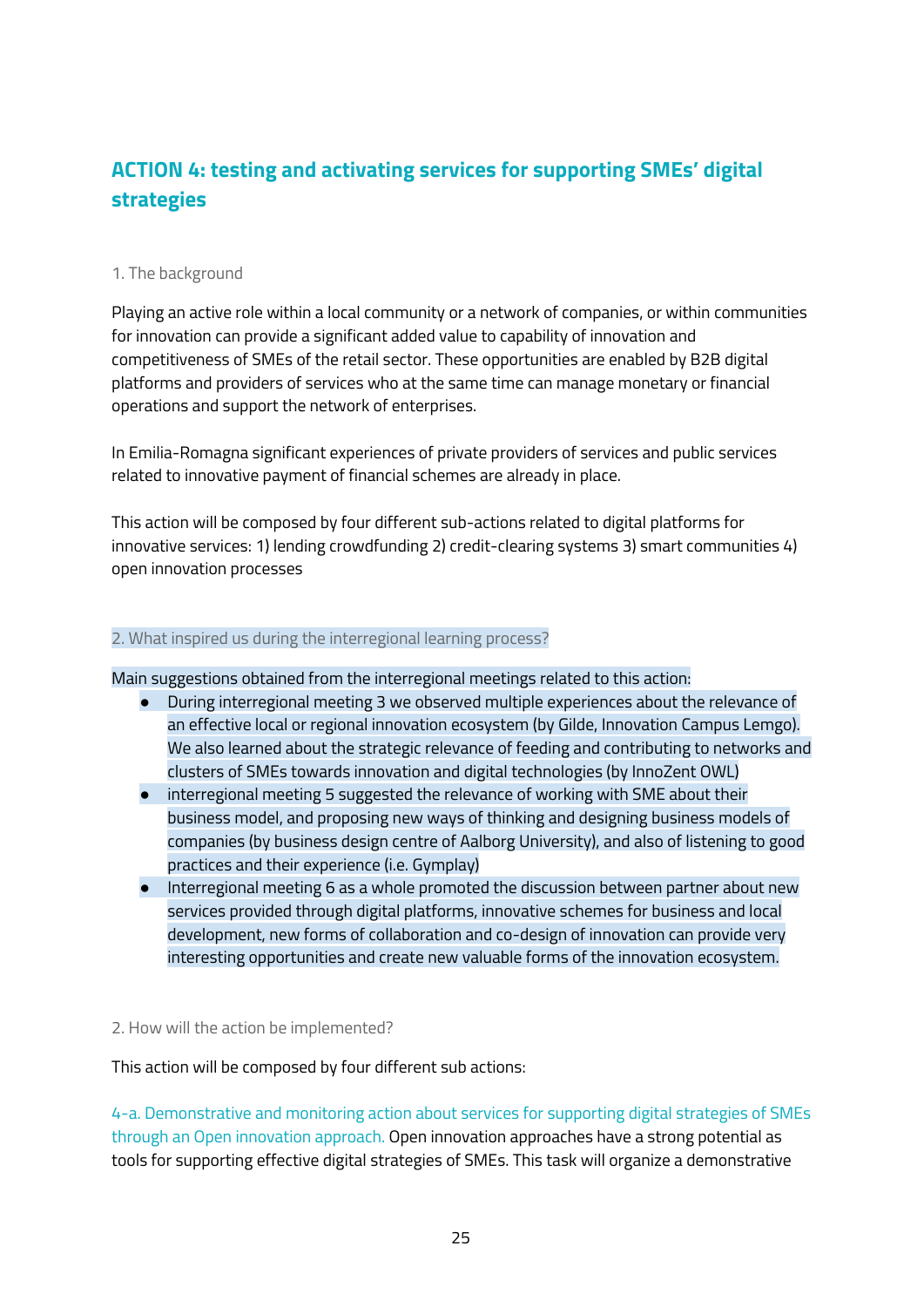contest using the [EROI-Emilia-Romagna](https://www.aster.it/eroi-la-piattaforma-di-open-innovation-dellemilia-romagna) Open Innovation platform developed by ART-ER. Different SMEs of the retail sector will be offering their situation and formulate a challenge related to the development of optimal digital and omnichannel strategies for their business case. Through the EROI platform members of the regional community of innovators will be able to propose solutions based on the open innovation concept.

4-b. Demonstrative and monitoring action about services for lending crowdfunding for SMEs through digital platforms. Digital platforms for the application to lending crowdfunding are more and more providing opportunities for SMEs or startups of single entrepreneurs to find resources needed to develop their projects, innovative products or business ideas. This is an emerging opportunity offered through digital platforms by providers of private services based on the involvement of a wide community of investors. This task will be implemented through the collaboration with KICK-ER, a regional platform managed by ART-ER and one or more major providers of services for lending crowdfunding with the aim of observing and report about the applicability and the added value provided by the platforms to SMEs and to the pursuing of public policies objectives.

#### 4-c. Demonstrative and monitoring action about services for supporting digital smart

communities. The Smart community approach is well defined under the management and technological point of view and uses digital platforms to implement business models which involve SMEs and the local community and uses tools like digital credits, electronic wallets, blockchain applications, community management. This task will analyze the experiences developed and in progress in Emilia-Romagna, and at national and international level, will provide training to local stakeholders and competent authorities, will co-design and implement activities and digital tools for supporting the development of smart communities at regional level, will promote connections between the technologies enabling smart communities and regional policy instruments.

#### 4-d. Demonstrative and monitoring action about services based on digital complementary

currencies and related local/regional communities. Complementary currencies and commercial credit circuits demonstrated over time to be quite effective tools for supporting small businesses through the participation in regional trade communities and the promotion of reciprocal trust. In recent years digital platforms for the management of commercial credit circuits proved to be very effective tools, also for supporting SMEs businesses especially during periods of economic recession. This task will involve one or more major experiences developed in Emilia-Romagna using complementary currencies and managed through digital platforms and develop a demonstrative action proving how the promotion of digital services for SMES within such communities can be effective for promoting the implementation of innovative and optimal digital strategies by enterprises in the framework of public policies objectives.

Each sub-action will follow a common scheme with the same tasks and outputs:

#### 4.1. Description of models/instruments and discussion with the LSG group

4.2. Identification of a panel of experiences/projects/platforms in progress in Emilia-Romagna and criteria for monitoring their development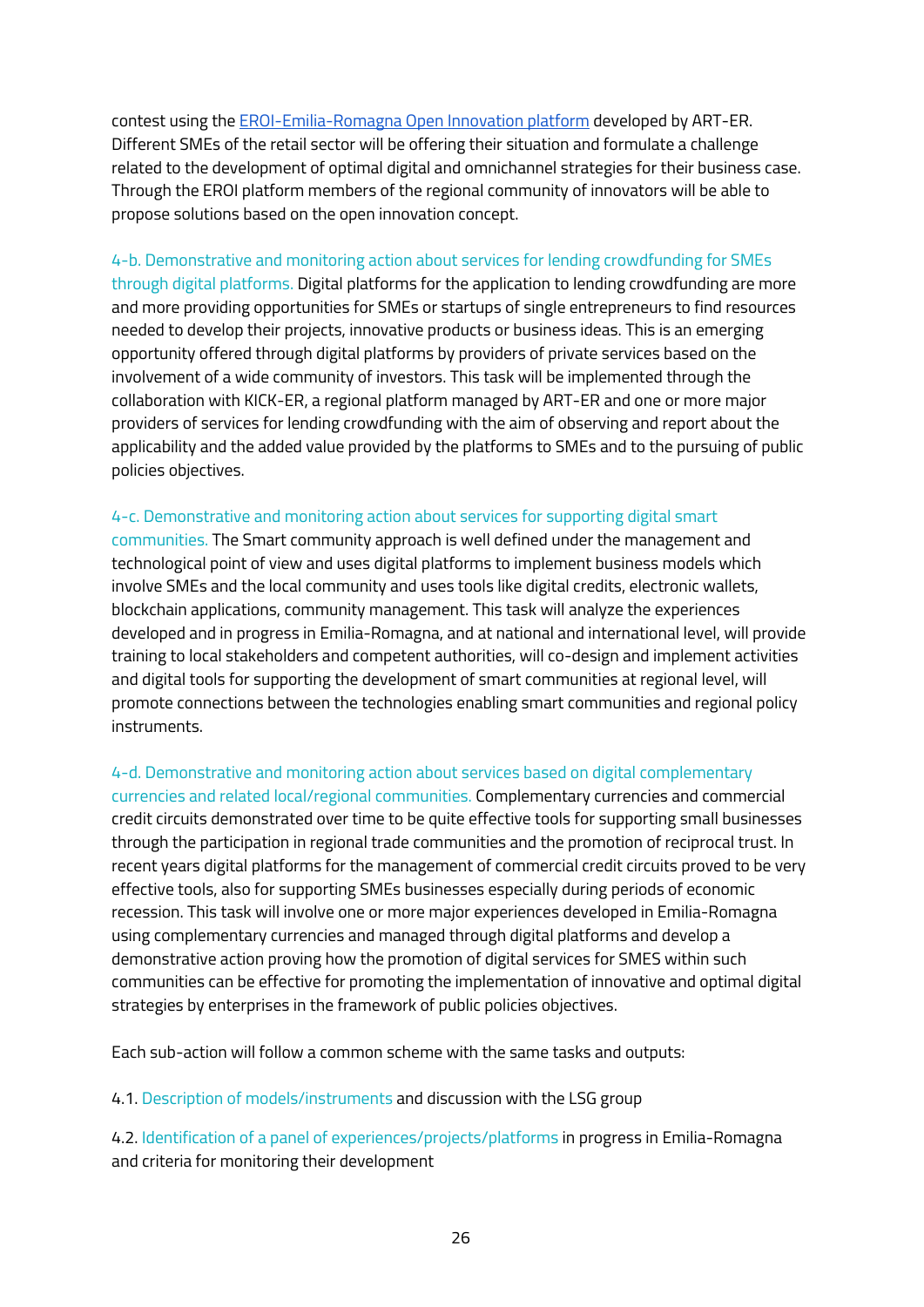4.3. Monitoring of the different panels of experiences, projects, platforms (development, results, participation of SMEs, involvement of local communities)

4.4. Discussion and preparation of recommendations about: 1) supporting public and private services; 2) benefits for SMEs and local communities; 3) financing measures through ERDF and other funds; 4) development of innovation platform(s) dedicated to the retail industries

<span id="page-26-0"></span>3. Who will be involved?

- ART-ER will coordinate the action, the working group and the preparation of outputs
- The Emilia-Romagna Region will actively participate to the working group
- Managers of B2B platforms and providers of public/private services will provide their experience and information about case studies and projects in progress
- <span id="page-26-1"></span>● Universities and experts will actively contribute to the working group

| <b>TASK</b>                                                                                                   | <b>TIMING</b>         |
|---------------------------------------------------------------------------------------------------------------|-----------------------|
| 4.0. Preparatory activities                                                                                   | January 2019-May 2020 |
| 4.1. Description of models/instruments<br>4.2. Identification of a panel of<br>experiences/projects/platforms | June 2020-March 2021  |
| 4.3. Monitoring of the different panels                                                                       | January 2021-May 2022 |
| 4.4. Discussion and preparation of<br>recommendations                                                         | January 2021-May 2022 |

### 4. What timeframe for the action?

<span id="page-26-2"></span>5. How many costs the implementation will imply and from which funding sources?

- ART-ER will participate with internal staff and resources from the PAR ART-ER (annual programme of work approved by the Emilia-Romagna regional government) of years 2019, 2020, 2021 and 2022
- The Emilia-Romagna Region will participate with own resources and internal staff
- Managers of B2B platforms and providers of public/private services will participate through free collaborations with ART-ER
- Universities and experts will freely participate according to their professional interests